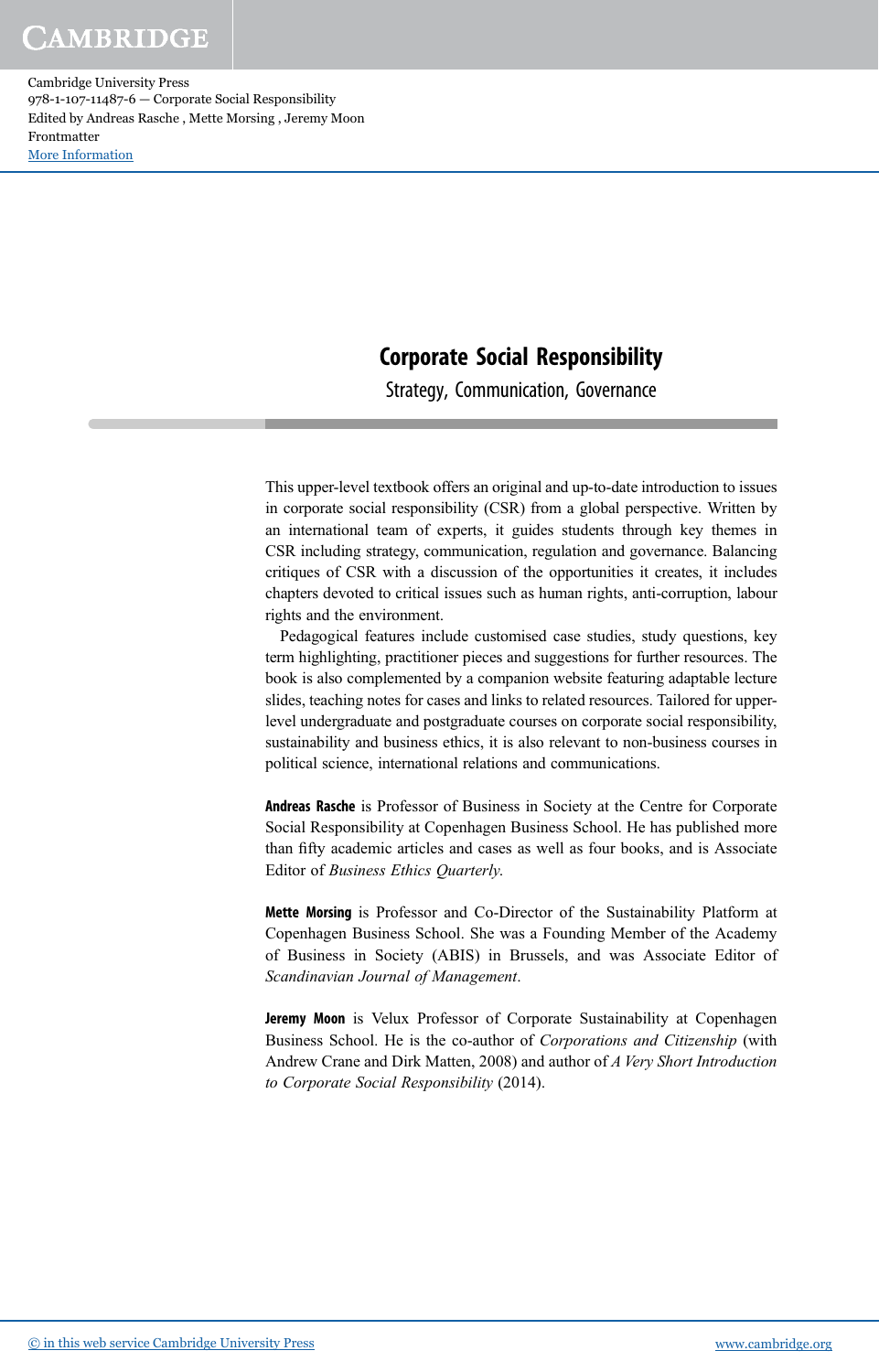Cambridge University Press 978-1-107-11487-6 — Corporate Social Responsibility Edited by Andreas Rasche , Mette Morsing , Jeremy Moon Frontmatter [More Information](www.cambridge.org/9781107114876)

# CORPORATE SOCIAL RESPONSIBILITY

#### Strategy, Communication, Governance

#### ANDREAS RASCHE

Copenhagen Business School

#### METTE MORSING

Copenhagen Business School and Stockholm School of Economics

JEREMY MOON

Copenhagen Business School

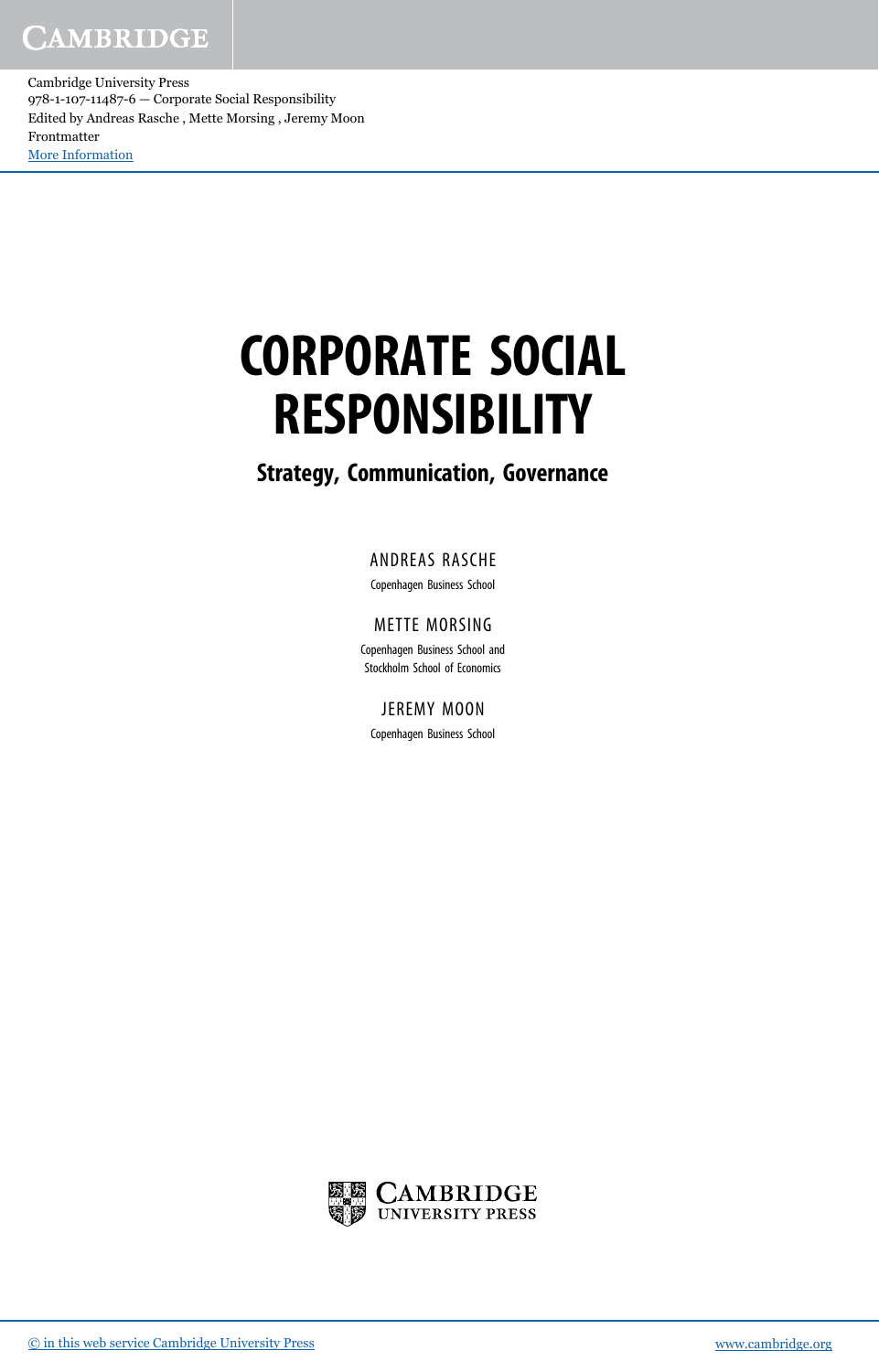Cambridge University Press 978-1-107-11487-6 — Corporate Social Responsibility Edited by Andreas Rasche , Mette Morsing , Jeremy Moon Frontmatter [More Information](www.cambridge.org/9781107114876)



University Printing House, Cambridge CB2 8BS, United Kingdom

One Liberty Plaza, 20th Floor, New York, NY 10006, USA

477 Williamstown Road, Port Melbourne, VIC 3207, Australia

4843/24, 2nd Floor, Ansari Road, Daryaganj, Delhi – 110002, India

79 Anson Road, #06-04/06, Singapore 079906

Cambridge University Press is part of the University of Cambridge.

It furthers the University's mission by disseminating knowledge in the pursuit of education, learning, and research at the highest international levels of excellence.

> www.cambridge.org Information on this title: www.cambridge.org/9781107114876 10.1017/9781316335529

> > © Cambridge University Press 2017

This publication is in copyright. Subject to statutory exception and to the provisions of relevant collective licensing agreements, no reproduction of any part may take place without the written permission of Cambridge University Press.

First published 2017

Printed in the United Kingdom by Clays, St Ives plc

A catalogue record for this publication is available from the British Library.

*Library of Congress Cataloging-in-Publication Data* Names: Rasche, Andreas, editor. | Morsing, Mette, editor. | Moon, Jeremy, 1955- editor. Title: Corporate social responsibility : strategy, communication, governance / [edited by] Andreas Rasche, Copenhagen Business School, Mette Morsing, Copenhagen Business School, Jeremy Moon, Copenhagen Business School. Description: Cambridge, United Kingdom : Cambridge University Press, 2016. | Includes bibliographical references and index. Identifiers: LCCN 2016036438| ISBN 9781107114876 (hardback) | ISBN 9781107535398 (pbk.) Subjects: LCSH: Social responsibility of business. | Corporate governance. Classification: LCC HD60 .C6954 2016 | DDC 658.4/08–dc23 LC record available at https://lccn.loc.gov/2016036438 ISBN 978-1-107-11487-6 Hardback

ISBN 978-1-107-53539-8 Paperback

Cambridge University Press has no responsibility for the persistence or accuracy of URLs for external or third-party Internet Web sites referred to in this publication and does not guarantee that any content on such Web sites is, or will remain, accurate or appropriate.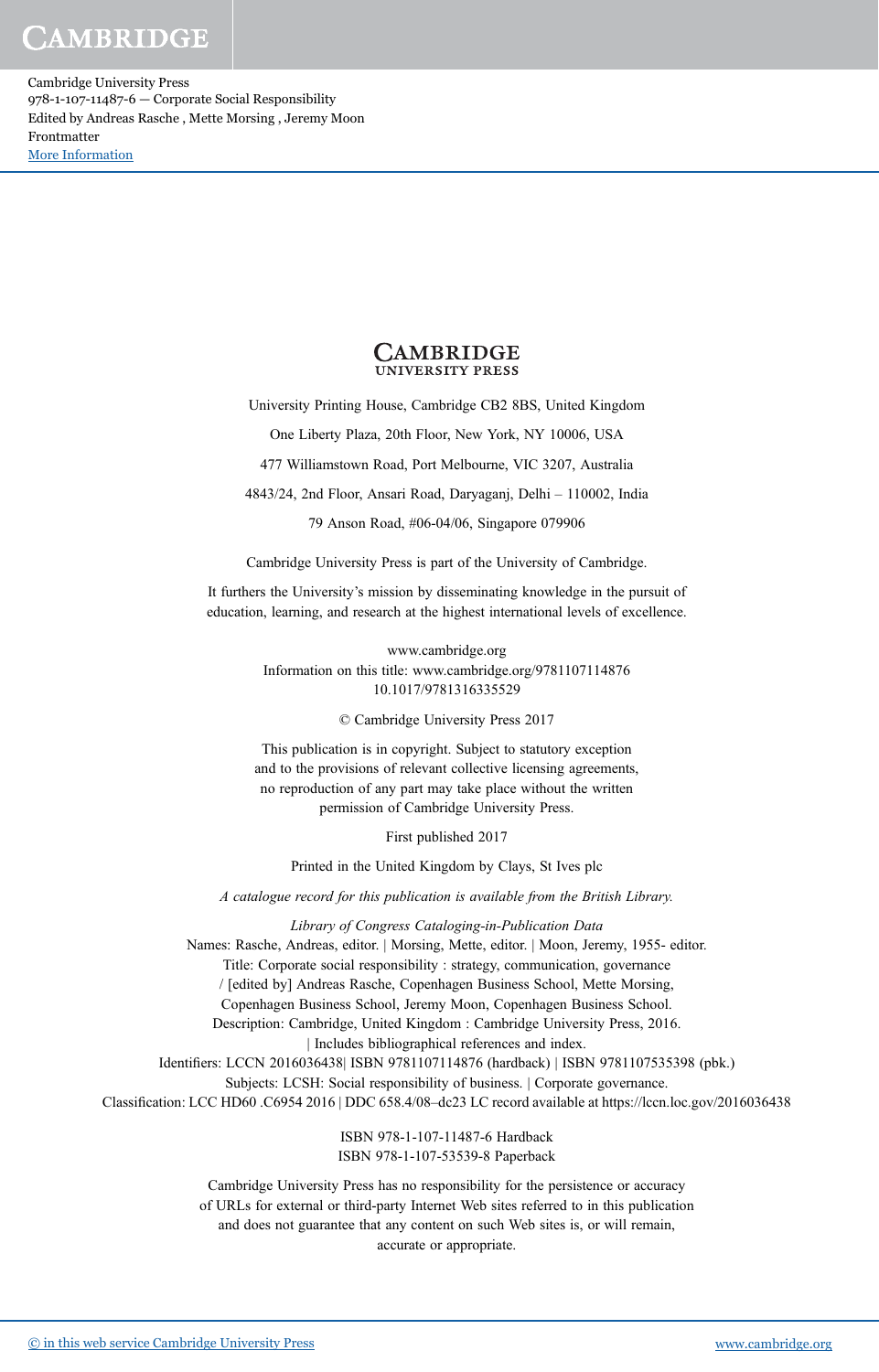Cambridge University Press 978-1-107-11487-6 — Corporate Social Responsibility Edited by Andreas Rasche , Mette Morsing , Jeremy Moon Frontmatter [More Information](www.cambridge.org/9781107114876)

## Table of Contents

| List of Figures              |                                                                                                                  | page vii |
|------------------------------|------------------------------------------------------------------------------------------------------------------|----------|
| List of Tables               |                                                                                                                  |          |
| List of Boxes                |                                                                                                                  | X        |
| <b>List of Contributors</b>  |                                                                                                                  | хi       |
|                              | Preface by the Editors                                                                                           | xix      |
| <b>List of Abbreviations</b> |                                                                                                                  | xxi      |
| <b>List of Case Studies</b>  |                                                                                                                  | XXV      |
|                              | Prologue by James Walsh                                                                                          | xxvi     |
| <b>Chapter 1</b>             | The Changing Role of Business in Global Society: CSR and Beyond<br>Andreas Rasche, Mette Morsing and Jeremy Moon | 1        |
| <b>PART I</b>                | STRATEGY AND CSR                                                                                                 | 29       |
|                              | Introduction from the Editors                                                                                    | 29       |
| <b>Chapter 2</b>             | Historical Perspectives on Corporate Social Responsibility                                                       | 31       |
|                              | Jeremy Moon, Luisa Murphy and Jean-Pascal Gond                                                                   |          |
| <b>Chapter 3</b>             | Strategic CSR: Ambitions and Critiques                                                                           | 63       |
|                              | Steen Vallentin and Laura J. Spence                                                                              |          |
| <b>Chapter 4</b>             | Corporate Responsibility Strategies for Sustainability<br>Mike Valente                                           | 86       |
| Chapter 5                    | Managing for Stakeholders in the Digital Age                                                                     | 110      |
|                              | R. Edward Freeman, Sergiy Dmytriyev and Robert G. Strand                                                         |          |
| Chapter 6                    | Political CSR: The Corporation as a Political Actor                                                              | 136      |
|                              | Glen Whelan                                                                                                      |          |
|                              | Personal Reflection by Mads Øvlisen                                                                              | 154      |
| <b>PART II</b>               | THE REGULATORY DYNAMICS OF CSR                                                                                   | 161      |
|                              | Introduction from the Editors                                                                                    | 161      |
| Chapter 7                    | Standards for CSR: Legitimacy, Impact and Critique                                                               | 163      |
|                              | Andreas Rasche and Sandra Waddock                                                                                |          |
| <b>Chapter 8</b>             | Corporate Responsibility Reporting                                                                               | 187      |
|                              | Christian Herzig and Anna-Lena Kühn                                                                              |          |
| Chapter 9                    | NGO Activism and CSR                                                                                             | 220      |
|                              | Frank G. A. de Bakker and Frank den Hond                                                                         |          |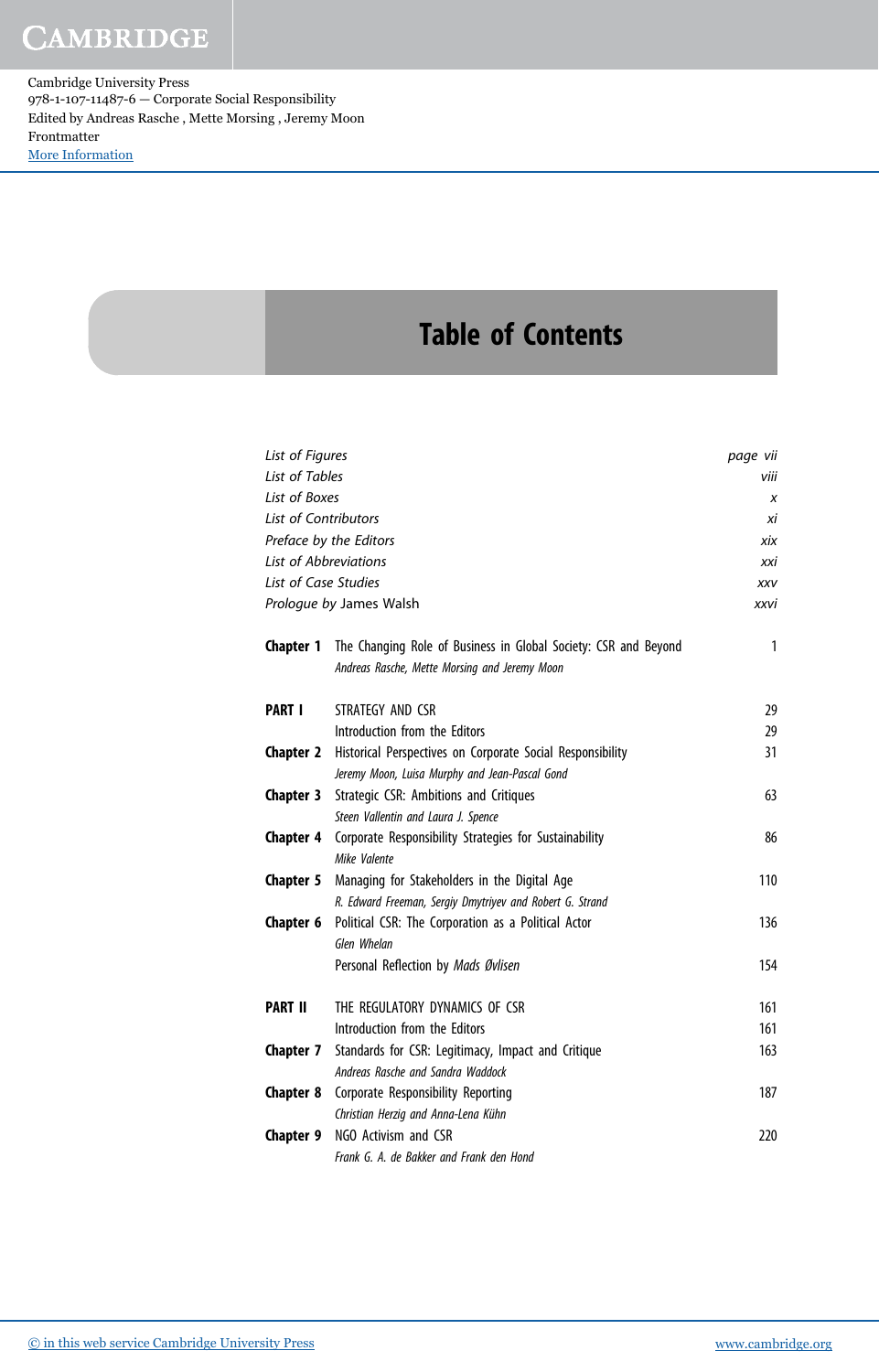| ٧i              | Table of Contents                                                          |     |  |
|-----------------|----------------------------------------------------------------------------|-----|--|
|                 | <b>Chapter 10</b> Government as a Regulator of CSR: Beyond Voluntarism     | 246 |  |
|                 | Jette Steen Knudsen                                                        |     |  |
|                 | Personal Reflection by Clare Short                                         | 272 |  |
| <b>PART III</b> | COMMUNICATION AND CSR                                                      | 279 |  |
|                 | Introduction from the Editors                                              | 279 |  |
|                 | Chapter 11 CSR Communication: What Is It? Why Is It Important?             | 281 |  |
|                 | <b>Mette Morsing</b>                                                       |     |  |
|                 | Chapter 12 CSR and Crisis Communication Strategies                         | 307 |  |
|                 | <b>Tim Coombs</b>                                                          |     |  |
|                 | <b>Chapter 13</b> CSR and Reputation: Too Much of a Good Thing?            | 328 |  |
|                 | Christopher Wickert and Joep Cornelissen                                   |     |  |
|                 | Chapter 14 The Corporate Construction of Transparency and (In)Transparency | 350 |  |
|                 | Lars Thøger Christensen and Dennis Schoeneborn                             |     |  |
|                 | Personal Reflection by Daniel Mittler                                      | 371 |  |
| <b>PART IV</b>  | THE GOVERNANCE OF TRANSNATIONAL ISSUES                                     | 377 |  |
|                 | Introduction from the Editors                                              | 377 |  |
|                 | Chapter 15 Business and Human Rights: Not Just Another CSR Issue?          | 379 |  |
|                 | Karin Buhmann and Florian Wettstein                                        |     |  |
|                 | Chapter 16 Anti-Corruption Governance and Global Business                  | 405 |  |
|                 | Hans Krause Hansen                                                         |     |  |
|                 | Chapter 17 Business and Transnational Environmental Governance             | 427 |  |
|                 | Stefano Ponte, René Toudal Poulsen and Jane Lister                         |     |  |
|                 | Chapter 18 Labour Rights in Global Supply Chains                           | 451 |  |
|                 | Dirk Ulrich Gilbert and Kristin Huber                                      |     |  |
|                 | Personal Reflection by Mark Moody-Stuart                                   | 473 |  |
|                 | Epilogue by Jonas Haertle                                                  | 478 |  |
|                 | Glossary on CSR and Related Concepts                                       | 481 |  |
| References      |                                                                            | 491 |  |
| Name Index      |                                                                            | 523 |  |
| Subject Index   |                                                                            | 527 |  |
|                 |                                                                            |     |  |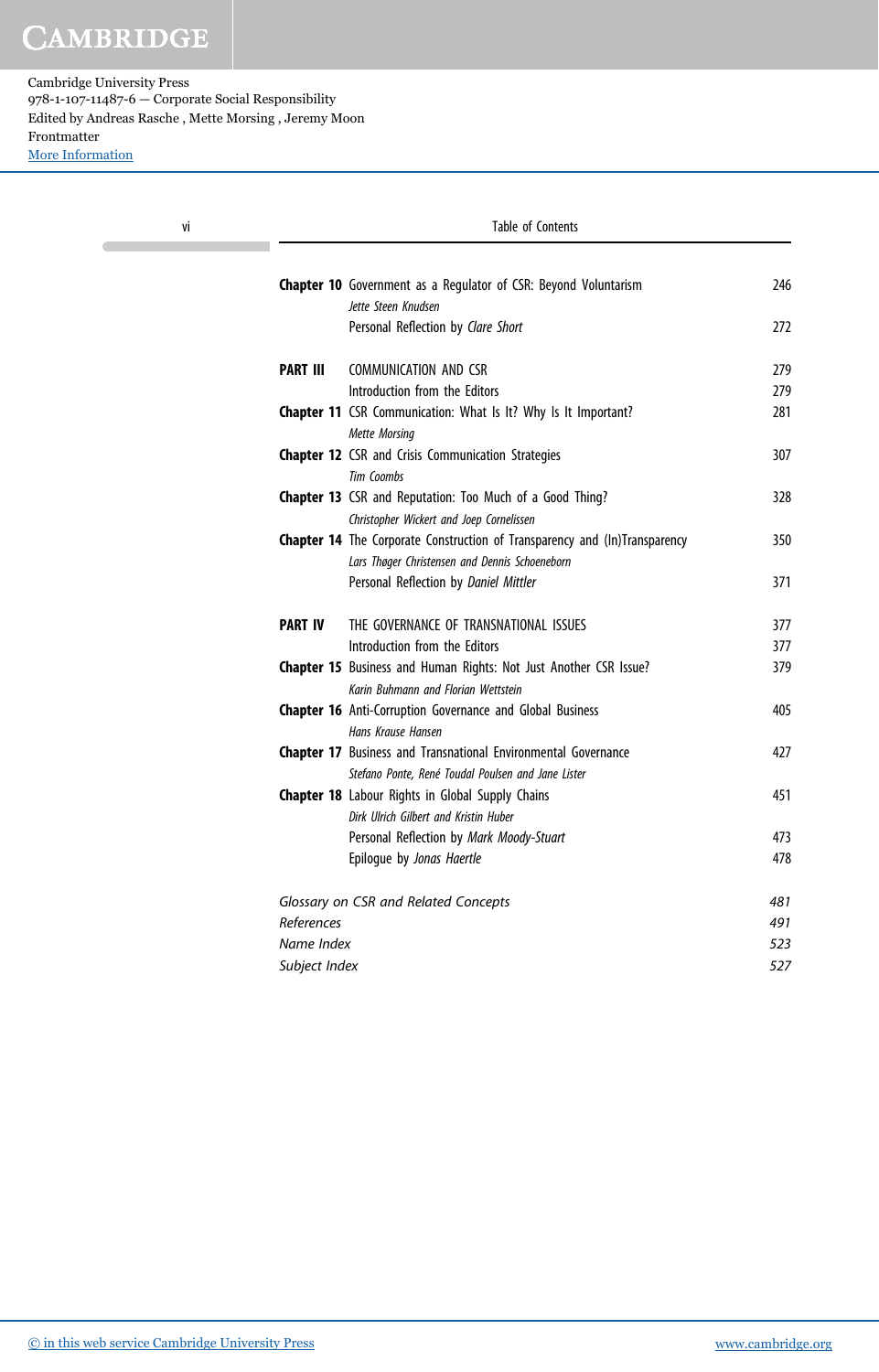Cambridge University Press 978-1-107-11487-6 — Corporate Social Responsibility Edited by Andreas Rasche , Mette Morsing , Jeremy Moon Frontmatter [More Information](www.cambridge.org/9781107114876)

# List of Figures

| Figure 1.1 Public issue life cycle                                         | page 13 |
|----------------------------------------------------------------------------|---------|
| <b>Figure 2.1</b> Evolution of strategic CSR                               | 47      |
| <b>Figure 4.1</b> Business strategies for sustainability                   | 93      |
| <b>Figure 5.1</b> Creating value for stakeholders                          | 113     |
| <b>Figure 5.2</b> Evolution of stakeholder engagement at Novo Nordisk      | 118     |
| Figure 5.3 Stakeholder map, including virtual stakeholders, and challenges |         |
| posed by advancements in social communication technologies                 | 125     |
| <b>Figure 5.4</b> The epitome of stakeholder thinking                      | 126     |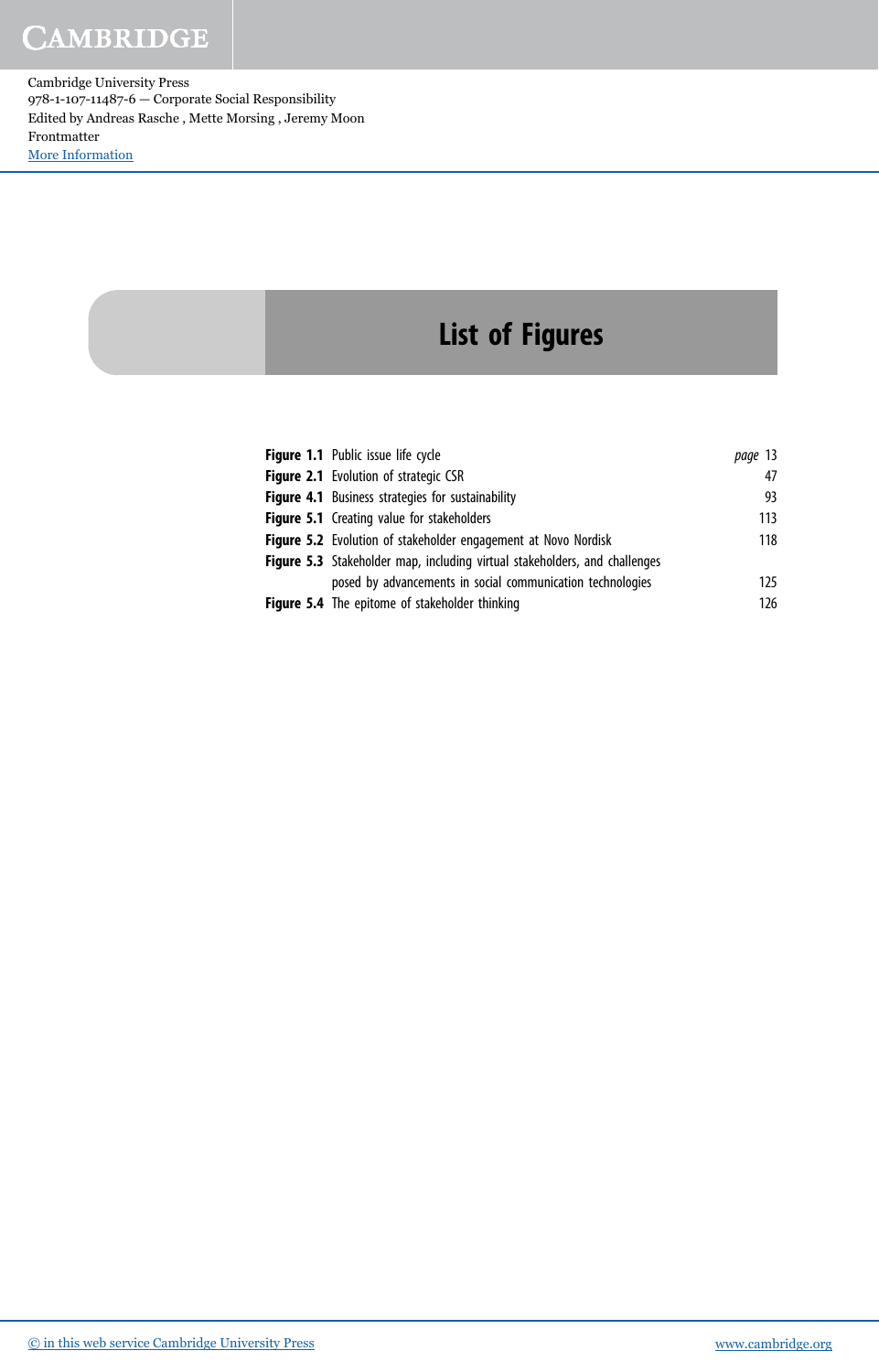Cambridge University Press 978-1-107-11487-6 — Corporate Social Responsibility Edited by Andreas Rasche , Mette Morsing , Jeremy Moon Frontmatter [More Information](www.cambridge.org/9781107114876)

## List of Tables

| Table 1.1 | Five perspectives on CSR                                                   | page 11 |
|-----------|----------------------------------------------------------------------------|---------|
| Table 1.2 | The value driver model                                                     | 17      |
| Table 1.3 | The relationship between governance and CSR                                | 22      |
| Table 2.1 | Rationales for responsible business                                        | 35      |
| Table 2.2 | Ethical foundations of business responsibility                             | 40      |
| Table 3.1 | The practicalities of CSV                                                  | 70      |
| Table 4.1 | Sustainability principles                                                  | 88      |
| Table 6.1 | Corporate national, international and global governance relations          | 145     |
| Table 7.1 | Overview of different types of CSR standards                               | 168     |
| Table 7.2 | Criteria for input and output legitimacy of CSR standards                  | 172     |
| Table 7.3 | The ten principles of the UN Global Compact                                | 181     |
| Table 8.1 | Overview of selected voluntary frameworks for corporate                    |         |
|           | responsibility reporting                                                   | 190     |
| Table 8.2 | Advantages and disadvantages of voluntary and mandatory                    |         |
|           | corporate responsibility reporting                                         | 205     |
| Table 8.3 | Global efforts by governments and stock exchanges to foster                |         |
|           | corporate responsibility reporting                                         | 206     |
| Table 8.4 | Two decades of corporate responsibility reporting: developments            |         |
|           | in selected countries                                                      | 211     |
| Table 8.5 | Two decades of corporate responsibility reporting: sectoral                |         |
|           | developments                                                               | 213     |
| Table 9.1 | NGOs, activists and related organisational concepts                        | 223     |
|           | Table 10.1 Issue areas of European government regulation for CSR 2000-2011 | 251     |
|           | Table 10.2 Forms of government CSR regulation                              | 253     |
|           | Table 10.3 A typology of government CSR policies                           | 255     |
|           | Table 10.4 Four key regulatory initiatives to improve working conditions   |         |
|           | in the ready-made garment sector in Bangladesh                             | 262     |
|           | Table 11.1 Corporate CSR statements - examples from industry leaders       | 287     |
|           | Table 11.2 Three CSR communication strategies                              | 292     |
|           | Table 11.3 Three phases in the development of CSR communication            | 294     |
|           | Table 12.1 SCCT crisis response strategies for reputation management       | 311     |
|           | Table 12.2 CSR-based challenge recommendations                             | 321     |
|           | Table 13.1 CSR and reputation effects                                      | 344     |
|           | Table 15.1 Minimum age for admission to employment or work                 | 397     |
|           | Table 15.2 Examples of quidance texts                                      | 398     |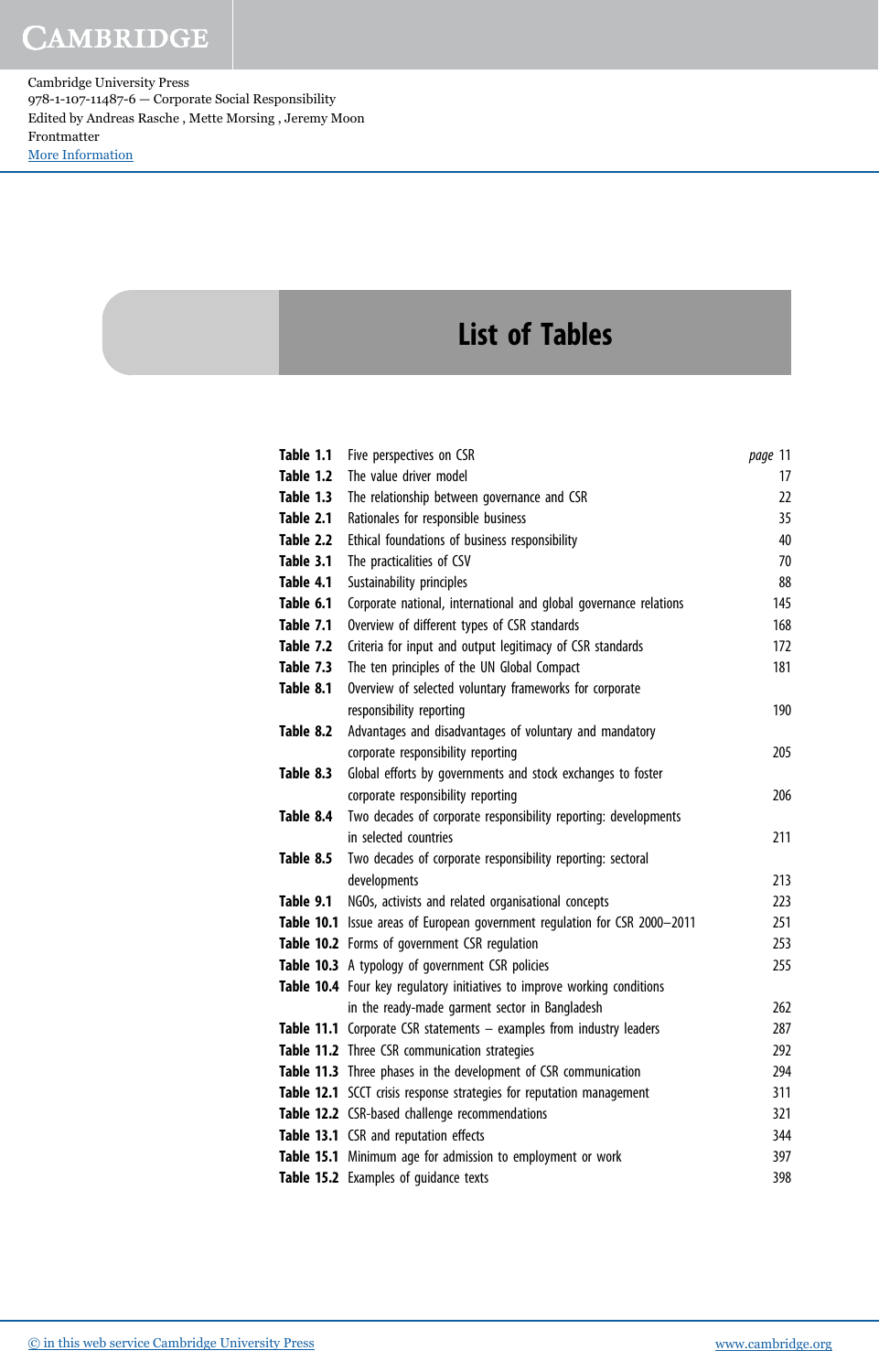Cambridge University Press 978-1-107-11487-6 — Corporate Social Responsibility Edited by Andreas Rasche , Mette Morsing , Jeremy Moon Frontmatter [More Information](www.cambridge.org/9781107114876)

| İХ | List of Tables                                                                |     |
|----|-------------------------------------------------------------------------------|-----|
|    | Table 17.1 Main aspects and sources of possible environmental improvements    |     |
|    | in container shipping                                                         | 442 |
|    | Table 17.2 Green shipping rating schemes                                      | 444 |
|    | Table 17.3 US container importer commitment to sustainable maritime transport | 447 |

Table 18.1 Common labour rights violations in global supply chains 455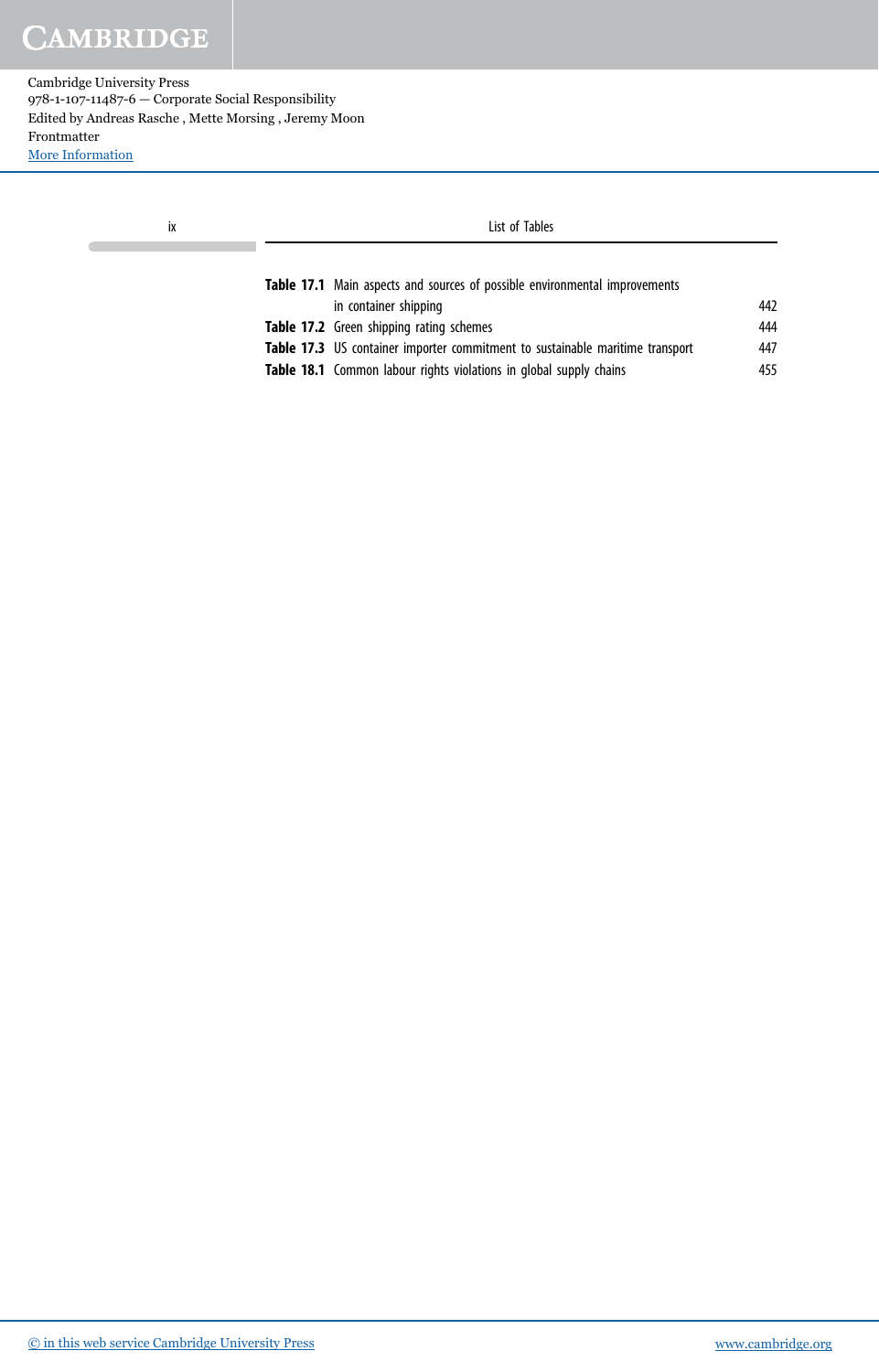Cambridge University Press 978-1-107-11487-6 — Corporate Social Responsibility Edited by Andreas Rasche , Mette Morsing , Jeremy Moon Frontmatter [More Information](www.cambridge.org/9781107114876)

## List of Boxes

| Box 2.1 | Boots: CSR in industrialisation                                | page 49 |
|---------|----------------------------------------------------------------|---------|
| Box 2.2 | Tata: CSR in industrialisation                                 | 49      |
| Box 2.3 | Boots: CSR and the modern corporation                          | 51      |
| Box 2.4 | Tata: CSR and the modern corporation                           | 52      |
|         | <b>Box 2.5</b> Boots: CSR and internationalisation             | 54      |
|         | <b>Box 2.6</b> Tata: CSR and internationalisation              | 55      |
|         | <b>Box 14.1</b> Transparency definitions                       | 354     |
|         | <b>Box 15.1</b> Overview of human rights in a business context | 385     |
|         | <b>Box 15.2</b> The Alien Torts Claims Act                     | 388     |
|         | <b>Box 15.3</b> Examples of legal aspects of BHR               | 389     |
|         | <b>Box 15.4</b> The three pillars: protect, respect and remedy | 391     |
|         | <b>Box 15.5</b> HRDD ('Human Rights Due Diligence')            | 393     |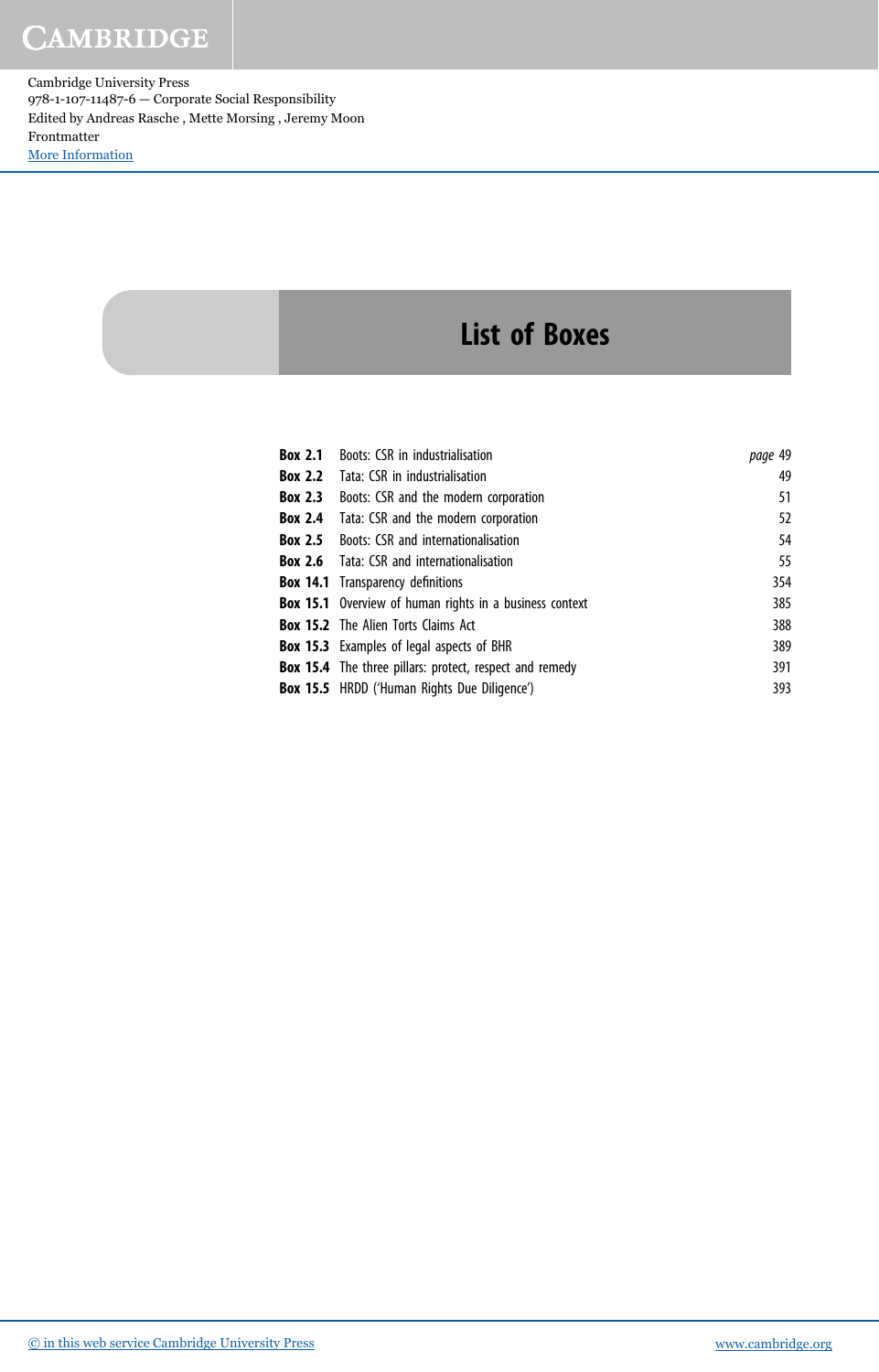## List of Contributors

Karin Buhmann is Professor of Corporate Social Responsibility, Sustainability and Public-Private Regulation at Copenhagen Business School. She is also a member of the Danish National Contact Point under OECD's Guidelines for Multinational Enterprises. Her research and teaching focus on regulatory governance aspects of corporate social responsibility and business and human rights. Buhmann has published widely on these issues.

Lars Thøger Christensen is Professor of Communication and Organization at Copenhagen Business School. His research interests include issues of organisational identity, corporate communication, autocommunication, CSR, transparency and accountability, which he approaches from critical and postmodern perspectives. For further information: http://tinyurl.com/CBS-Christensen.

W. Timothy Coombs is Professor in the Department of Communication Studies at Texas A&M University. His primary area of research is crisis communication and how it intersects with elements of strategic communication. He is a member of the Arthur Page Society and an Honorary Professor in the Department of Business Communication at Aarhus University.

Joep Cornelissen is Professor of Corporate Communication and Management at the Rotterdam School of Management, Erasmus University. The main focus of his research involves studies of the role of corporate and managerial communication in the context of innovation, entrepreneurship and change, and of social evaluations of the legitimacy and reputation of start-up and established firms. He also has an interest in questions of scientific reasoning and theory development in management and organisation theory.

Frank de Bakker is Professor at the Department of Management at IÉSEG School of Management (CNRS-LEM), Lille, France. His research focuses on the intersection of institutional theory, stakeholder management and social movement theory, specifically concerning interactions between NGOs and firms. More information is available at: www.frankdebakker.nl.

Frank den Hond is the Ehrnrooth Professor of Management and Organization in the Department of Management and Organization at Hanken School of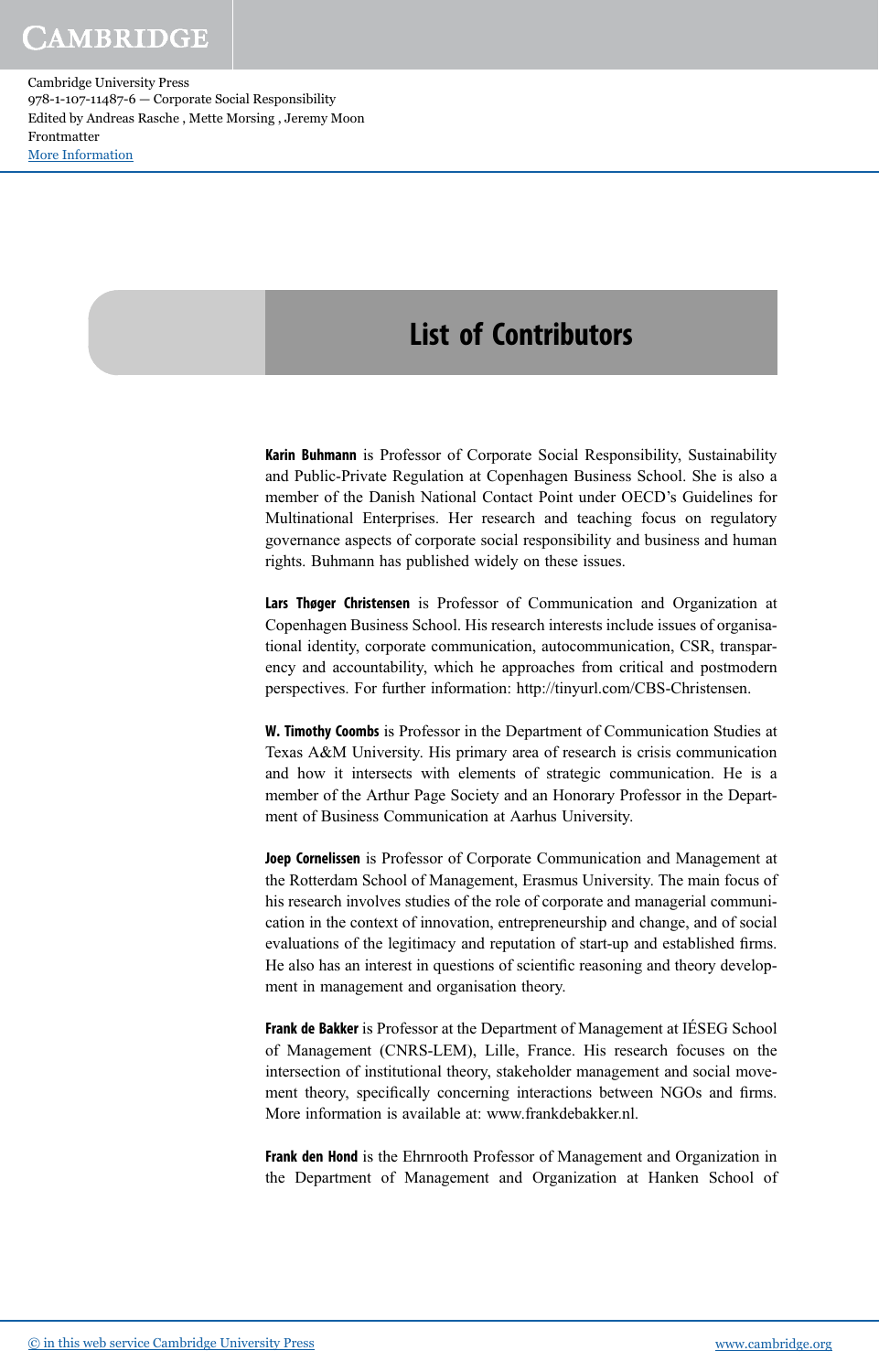Cambridge University Press 978-1-107-11487-6 — Corporate Social Responsibility Edited by Andreas Rasche , Mette Morsing , Jeremy Moon Frontmatter [More Information](www.cambridge.org/9781107114876)

xii List of Contributors

Economics, and Editor of FT50-listed journal 'Organization Studies' (2013– 2017). He has a secondary affiliation with the Department of Organization Sciences at VU University Amsterdam. In his research he seeks to develop an organisational understanding of social movements and their interaction with companies.

Sergiy Dmytriyev is pursuing a Doctorate in Management at the Darden School of Business at the University of Virginia. He also holds an MBA from IESE Business School in Barcelona, Spain. His research interests include supererogation in business, stakeholder responsibility, stakeholder engagement, defining company success, creating value from disagreements, and the meaning of life. Prior to Darden, Sergiy worked at different levels for Proctor & Gamble, Bain & Company and Monsanto in Eastern Europe.

R. Edward Freeman is University Professor, Elis and Signe Olsson Professor, Academic Director of the Institute for Business in Society, and Senior Fellow of the Olsson Center for Applied Ethics at the University of Virginia Darden School of Business. His latest book *Bridging the Values Gap* (with Ellen Auster) was published by Barrett Koehler in July 2015. He has received honorary doctorates (Doctor Honoris Causa) from Radboud University Nijmegen, Universidad Pontificia Comillas in Spain, and the Hanken School of Economics in Finland for his work on stakeholder theory and business ethics. He is a lifelong student of philosophy, martial arts and the blues. Freeman is a founding member of Red Goat Records (redgoatrecords.com), bringing the joy of original soul and rhythm and blues music into the twenty-first century.

Dirk Ulrich Gilbert is a Professor of Business Ethics and Associate Dean at the University of Hamburg, Germany. His most recent research focuses on management education, international accountability standards, deliberative democracy and regional strategies of multinational corporations.

Jean-Pascal Gond is a Professor of Corporate Social Responsibility at Cass Business School, City University London. Before coming to Cass in 2012 he held various academic positions at HEC Montréal (University of Montréal, Canada) and at the International Centre for Corporate Social Responsibility at Nottingham University Business School. His research mobilises organisation theory and economic sociology to investigate corporate social responsibility. For further details, see http://bunhill.city.ac.uk/research/cassexperts.nsf/(smar turl)/J.Gond.

Jonas Haertle is Head of Principles for Responsible Management Education (PRME) secretariat and Global Compact Academic Affairs at the UN Global Compact Office, New York. He is responsible for driving the mission of the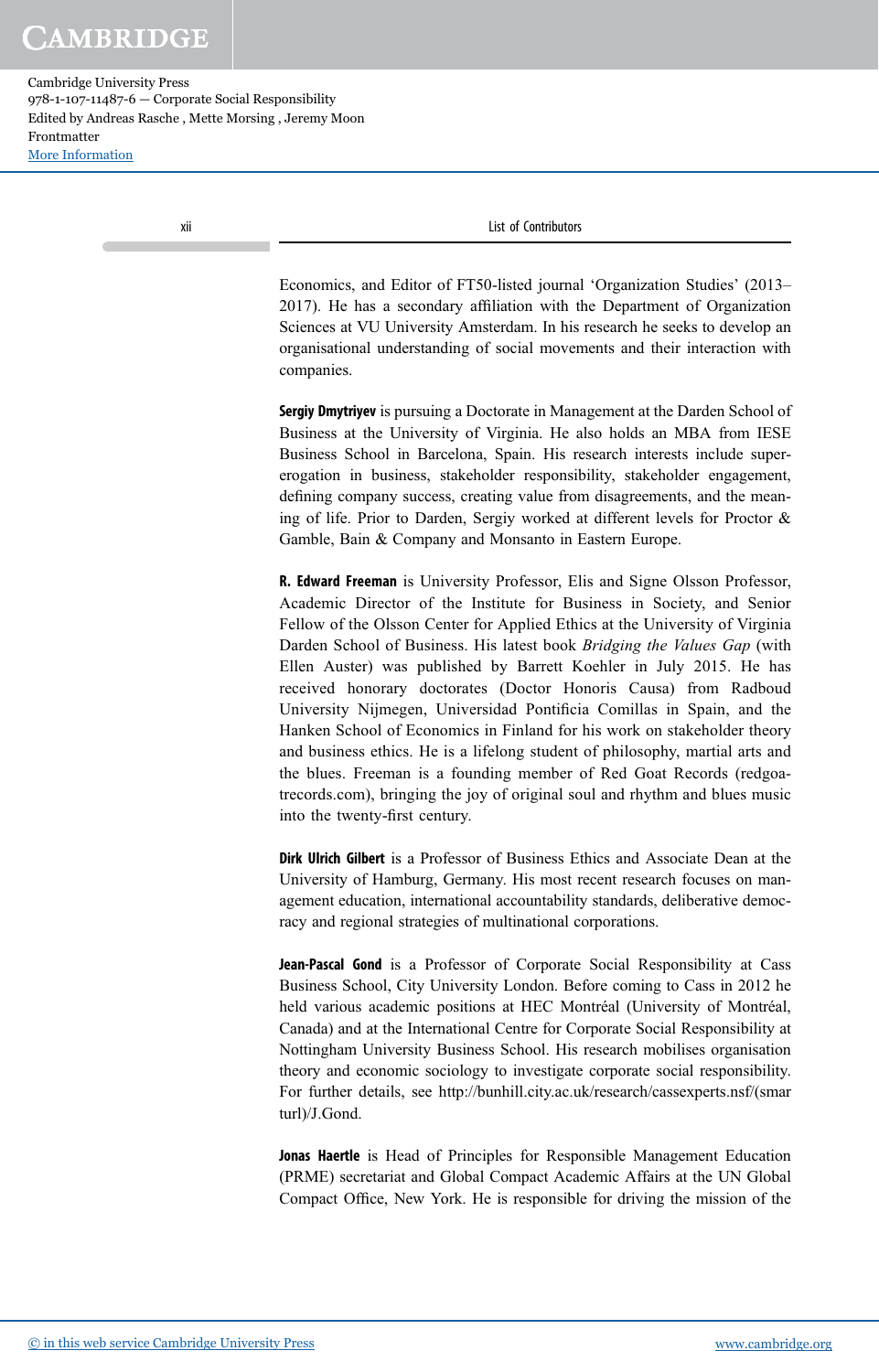Cambridge University Press 978-1-107-11487-6 — Corporate Social Responsibility Edited by Andreas Rasche , Mette Morsing , Jeremy Moon Frontmatter [More Information](www.cambridge.org/9781107114876)

xiii List of Contributors

PRME initiative, a global business school network, and bringing together good practice of PRME and the UN Global Compact, the world's largest corporate responsibility initiative. He holds graduate degrees from Hamburg University in Germany and Rutgers University in the USA, and is currently pursuing a PhD in Business Administration at Nottingham Trent University Business School, UK.

Hans Krause Hansen is Professor of Governance and Culture Studies at Copenhagen Business School. His current research revolves around the emergence of new modes of governance, corruption and corruption control, transparency and surveillance regimes. His publications include anthologies, volume chapters, journal special issues and articles in journals across several disciplines, including international political economy, international political sociology, criminology, and organisation and communication studies.

Christian Herzig is Professor of Management in the International Food Industry at the University of Kassel. His research interest lies in accounting and control for sustainability, social and environmental accountability and strategy as well as discourses on corporate social ir/responsibility. He is author of the book *Environmental Management Accounting* (Routledge). More information is available at: www.uni-kassel.de/go/mifi/staff.

Kristin Huber is pursuing a PhD in Business Ethics at the University of Hamburg, Germany. Her research focuses on corporate social responsibility, multi-stakeholder governance, and the theory and practice of deliberative democracy.

Jette Steen Knudsen is Shelby Cullom Davis Chair in International Business, and focuses on sustainability at the Fletcher School of Law and Diplomacy, Tufts University. Her research centres on the interface between government regulation and business actions. She is currently studying the ability of governments in economically advanced industrialised nations to promote social change through the regulation of social practices of home country multinationals in developing countries.

Anna-Lena Kühn is Postdoctoral Researcher at the University of Kassel's Management in the International Food Industry unit. Her current research focuses on CSR reporting and comparative CSR in emerging economies. More information is available at: www.uni-kassel.de/go/mifi/staff.

Jane Lister is Senior Research Fellow and Associate Director of the Centre for Transportation Studies at the Sauder School of Business at the University of British Columbia. Her research focuses on the business and politics of corporate sustainability.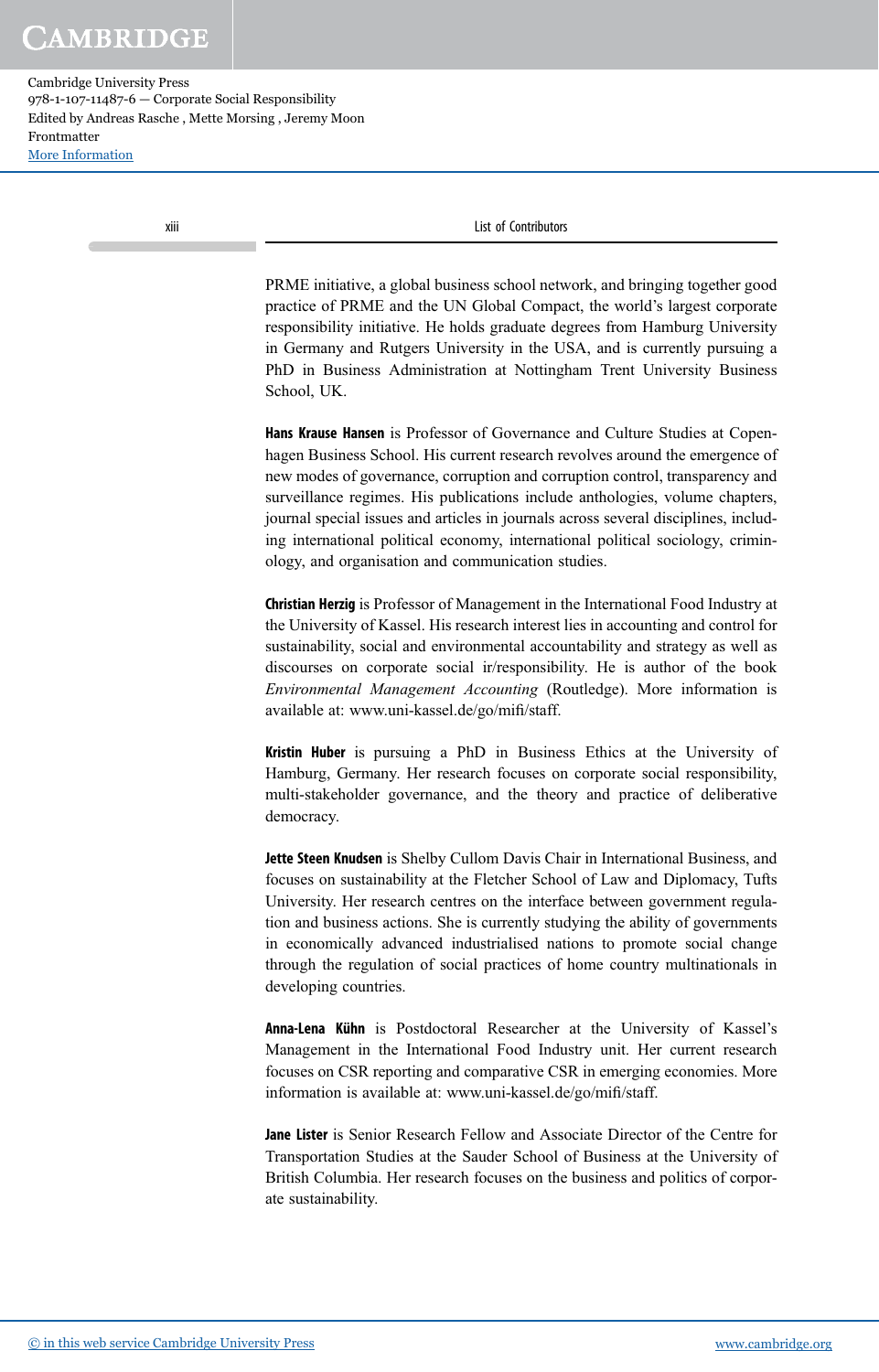Cambridge University Press 978-1-107-11487-6 — Corporate Social Responsibility Edited by Andreas Rasche , Mette Morsing , Jeremy Moon Frontmatter [More Information](www.cambridge.org/9781107114876)

xiv List of Contributors

Daniel Mittler is the Political Director of Greenpeace International. Based in Berlin, he leads a global team of specialists advising Greenpeace on political and corporate strategies. He has led Greenpeace delegations to many global forums – from the Global Compact to the World Trade Organization and Rio+20. He is a co-founder of CorA – Germany's corporate accountability network, and from 2000 to 2002 led Friends of the Earth International's 'Don't let big business rule the world' campaign, advocating 'Global rules for global players' at the Johannesburg World Summit on Sustainable Development. He writes mainly on NGO strategy, climate politics and corporate accountability. His writings can be found at www.greendaniel.blogspot.com.

Mark Moody-Stuart is Chairman of Hermes Equity Ownership Services. He was previously chairman of the Royal Dutch/Shell Group and of Anglo American, and has served on many public boards, including HSBC, Accenture and Saudi Aramco. He has a long-term interest in the contribution of business to development globally and has been involved in the UN Global Compact since its inception. He is Chairman of the Global Compact Foundation.

Jeremy Moon is Velux Professor of Corporate Sustainability at the Centre for Corporate Social Responsibility at Copenhagen Business School. His research focuses on comparative CSR, business and governance, and corporate citizenship. He is the author of *Corporate Social Responsibility: A Very Short Introduction* (Oxford University Press). For further details see http://tinyurl .com/CBS-JMoon.

Mette Morsing is Professor and MISTRA Chair of Sustainable Markets at Stockholm School of Economics and Professor at and founder of the Centre for Corporate Social Responsibility at Copenhagen Business School. Her research focuses on CSR and sustainability mobilising organisation theory, communication studies and management research.

Luisa Murphy is PhD Fellow in Corporate Sustainability at Copenhagen Business School (CBS). She was formerly Research Assistant and Project Manager at CBS. She holds an MSc from the University of Oxford. Her research examines corporate social responsibility and sustainability through communication, governance, organisational, development studies and human rights perspectives. Prior work includes three years at the Department of Justice, USA.

Mads Øvlisen has been Chairman of the Board of Directors of LEGO A/S since 1996, after becoming a Board member in 1990. He was president and CEO of Novo Industri A/S from 1981 to 1989, then of Novo Nordisk A/S from 1989 to 2000. He was also a member of The United Nations Global Compact Board from 2006 to 2012, and is now special advisor to the Global Compact on supply chain sustainability. In addition, he holds the position of Adjunct Professor of Corporate Social Responsibility at Copenhagen Business School.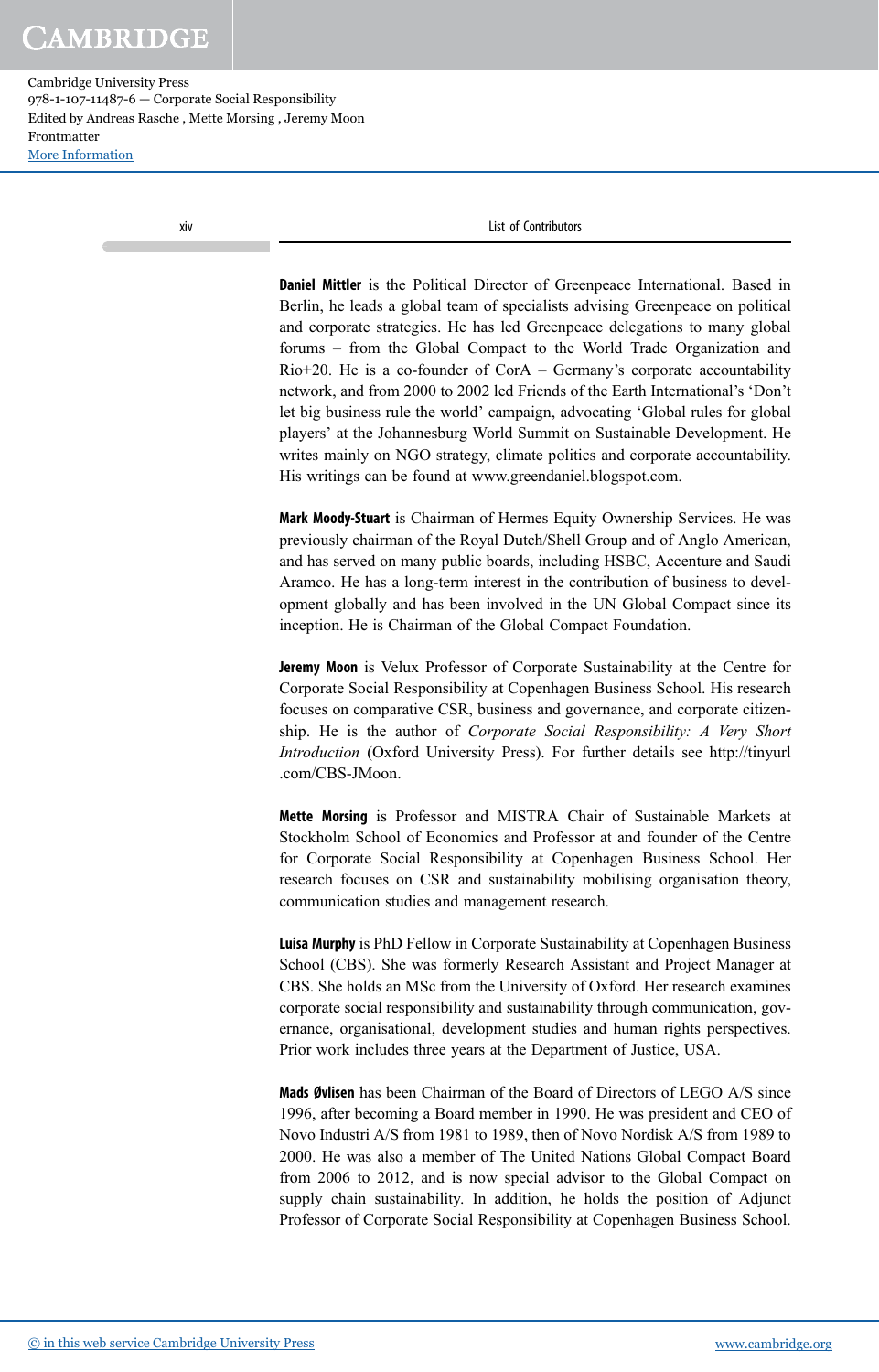xv List of Contributors

Stefano Ponte is Professor of International Political Economy in the Department of Business and Politics at Copenhagen Business School. His research examines how the global economy is governed and how developing countries fare in it. His work is informed by global value chain analysis and convention theory, and explores the overlaps and tensions between private governance and public regulation, especially in relation to sustainability issues.

René Taudal Poulsen is Associate Professor at the Department of Innovation and Organizational Economics at Copenhagen Business School. He has carried out research on overfishing in a historical perspective, and is now focusing on sustainability and environmental governance in the shipping industry.

Andreas Rasche is Professor of Business in Society at the Centre for Corporate Social Responsibility at Copenhagen Business School and Research Director of the CBS World-Class Research Environment on 'Governing Responsible Business'. His research focuses on corporate responsibility standards (particularly the UN Global Compact), the political role of corporations in transnational governance, and the governance of global supply networks. More information is available at: www.arasche.com.

Dennis Schoeneborn is Professor of Communication, Organization, and Corporate Social Responsibility at Copenhagen Business School. He also serves as main coordinator of the Standing Working Group 'Organization as Communication' at the European Group of Organizational Studies (EGOS). His research focuses on organisation theory, organisational communication, CSR communication, social media and new forms of organising. For further information see: www.cbs.dk/en/staff/dscikl.

Clare Short is a former UK Member of Parliament and was Secretary of State for International Development from 1997 to 2003. She was chair of the international board of the Extractive Industries Transparency Initiative from 2011 to 2016. She is also senior policy advisor to Cities Alliance, a global partnership focused on urban poverty, and a trustee of Hope, an organisation which provides housing and support for destitute asylum seekers in Birmingham.

Laura J. Spence is Professor of Business Ethics and Co-Director of the Centre for Research into Sustainability at Royal Holloway, University of London. Her research is on critical, social and ethical perspectives of business practice. Recent co-edited books include *CSR: Readings and Cases in A Global Context* (Routledge) and *Small Business Social Responsibility: Global Perspectives* (Edward Elgar). She is a Trustee of the Institute of Business Ethics. For further information, see www.royalholloway/CRIS.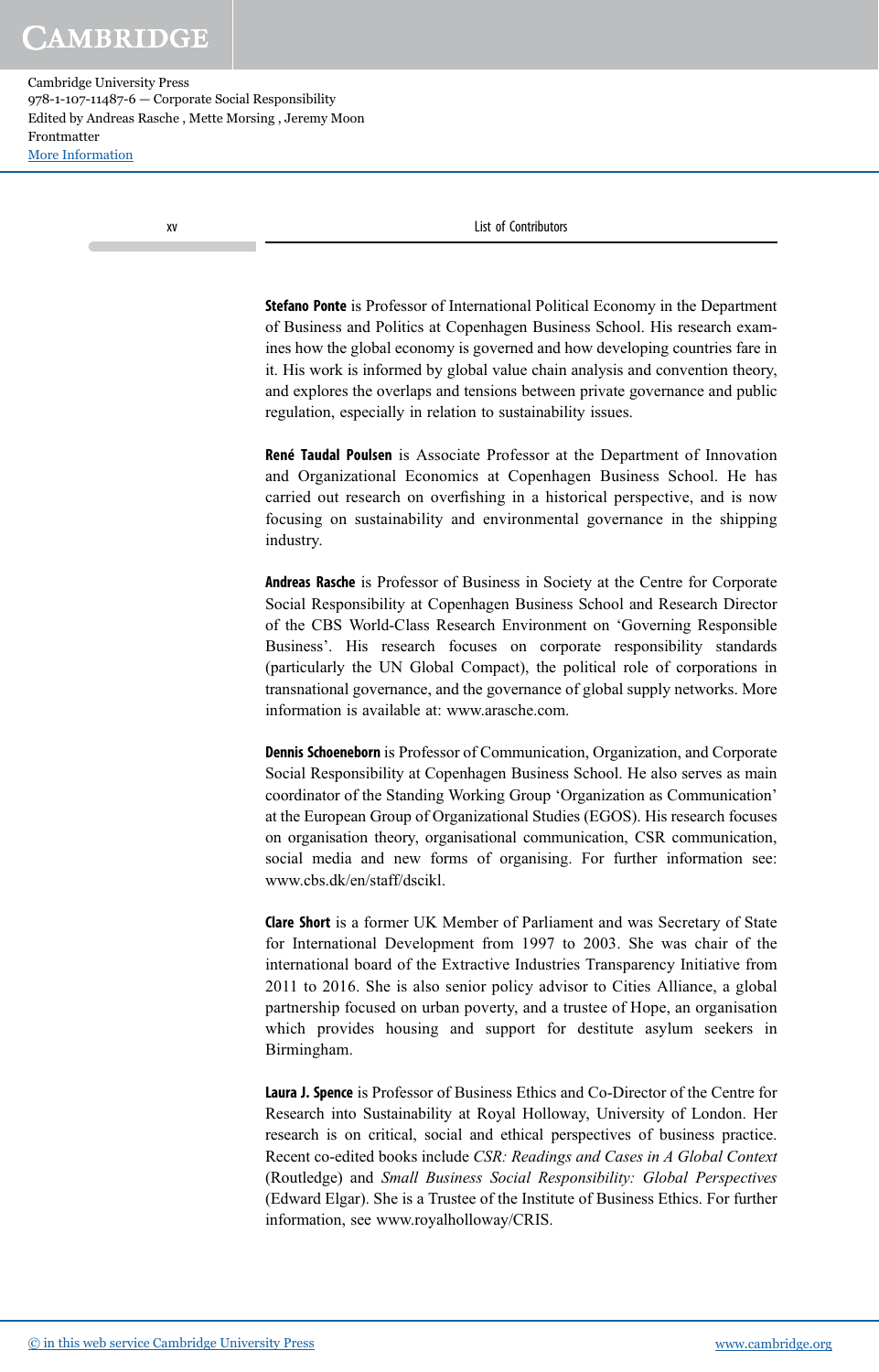xvi List of Contributors

Robert Strand is Executive Director of the Center for Responsible Business and member of the faculty at the University of California-Berkeley, Haas School of Business. He is also Assistant Professor of Leadership and Sustainability at the Centre for Corporate Social Responsibility at Copenhagen Business School. His research and teaching focuses on the strategic aspects of corporate social responsibility and sustainability that includes the role and effects of formalised organisational structures dedicated to CSR and sustainability.

Mike Valente is an Associate Professor in Organization Studies and Sustainability at Schulich School of Business, York University, Canada. His research examines the interaction between business strategy and society. He is interested in the typology of organisational responses to social, ecological and economic issues, including those responses that represent a paradigmatic difference from mainstream business models and result in systems-level change.

Steen Vallentin is Associate Professor at the Department of Management, Politics and Philosophy, Director of the Centre for Corporate Social Responsibility and Coordinator of CBS Sustainability at Copenhagen Business School. His research interests are centred on corporate social responsibility as a social and political phenomenon in the broadest sense, including studies of the role of government and of the political-ideological side of corporate responsibility. He regularly contributes to international journals in his field of study.

Sandra Waddock is Galligan Chair of Strategy, Carroll School Scholar of Corporate Responsibility, and Professor of Management at Boston College's Carroll School of Management. Her research focuses on large system change, intellectual shamans, corporate responsibility, wisdom and management education, among other areas. Her latest book is *Intellectual Shamans: Management Academics Making a Difference* (Cambridge University Press, 2015).

Jim P. Walsh is a long-time professor at the University of Michigan's Ross School of Business. His research explores the purpose, accountability and control of the firm and even more generally, business itself in society. Engaging his students with these kinds of questions, he does his best to prepare the next generation to lead both in and for society. Jim served as the 65th president of the Academy of Management. See http://jamespwalsh.com/ for a more comprehensive look at his commitments.

Florian Wettstein is Professor and Chair of Business Ethics and Director of the Institute for Business Ethics at University of St Gallen in Switzerland. His research focuses on business and human rights, the political role and responsibility of multinational corporations, normative theory and business ethics.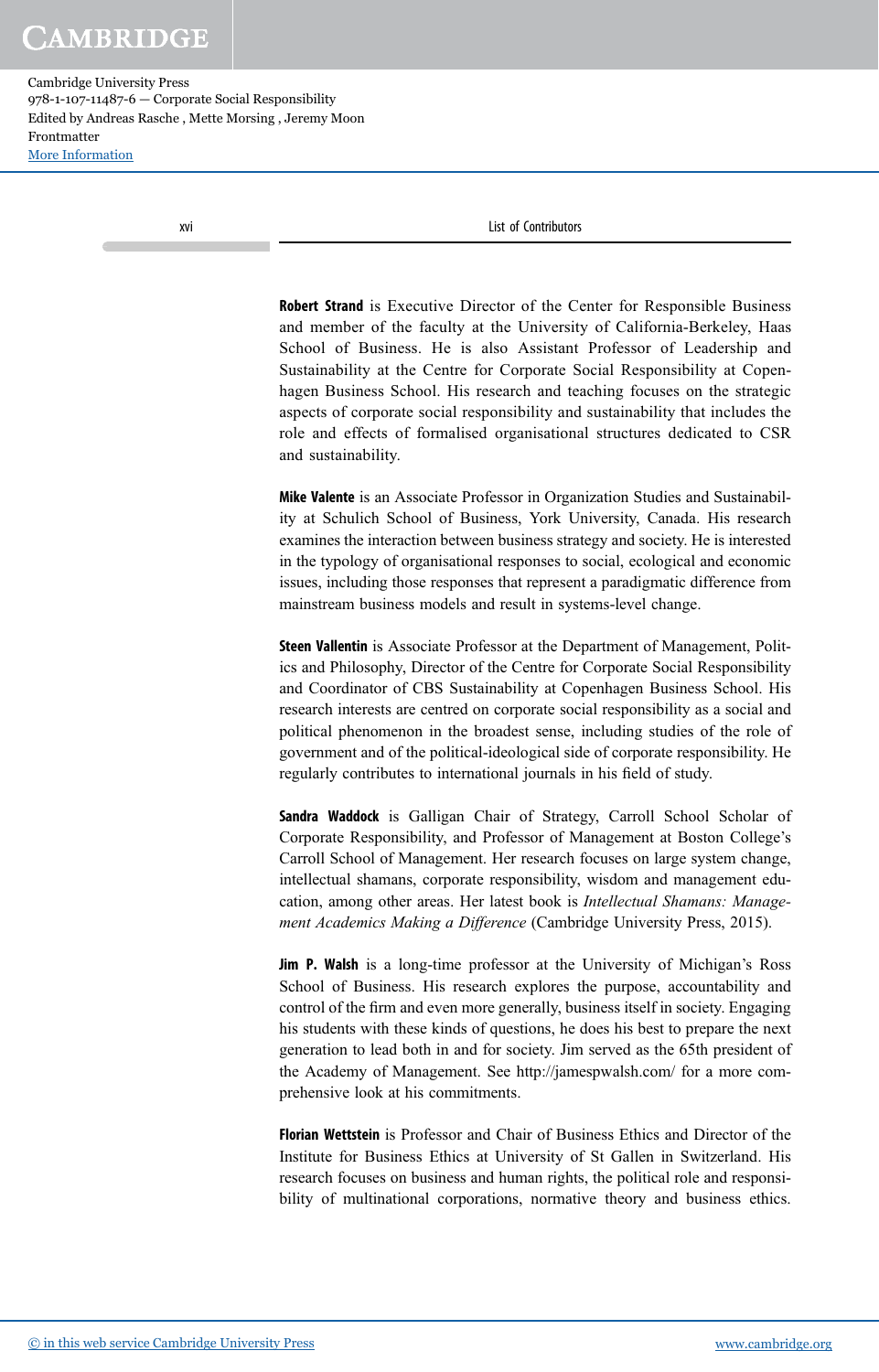Cambridge University Press 978-1-107-11487-6 — Corporate Social Responsibility Edited by Andreas Rasche , Mette Morsing , Jeremy Moon Frontmatter [More Information](www.cambridge.org/9781107114876)

xvii List of Contributors

He is the author of *Multinational Corporations and Global Justice: Human Rights Obligations of a Quasi-Governmental Institution* (Stanford University Press, 2009) and Editor-in-Chief of the *Business and Human Rights Journal* (BHRJ), published by Cambridge University Press.

Glen Whelan is Marie-Curie Intra-European Research Fellow at Copenhagen Business School, and a member of the CBS World-Class Research Environment on 'Governing Responsible Business.' His research focuses on how corporations and other organisations influence, and are influenced by, moral and political norms and structures.

Christopher Wickert is an Assistant Professor of Management and Organisation at VU University Amsterdam, The Netherlands. His research interests include corporate social responsibility, organisation and institutional theory, critical management studies, social entrepreneurship and business ethics. He has published several book chapters and articles in international journals. For further details, see http://tinyurl.com/VU-Wickert.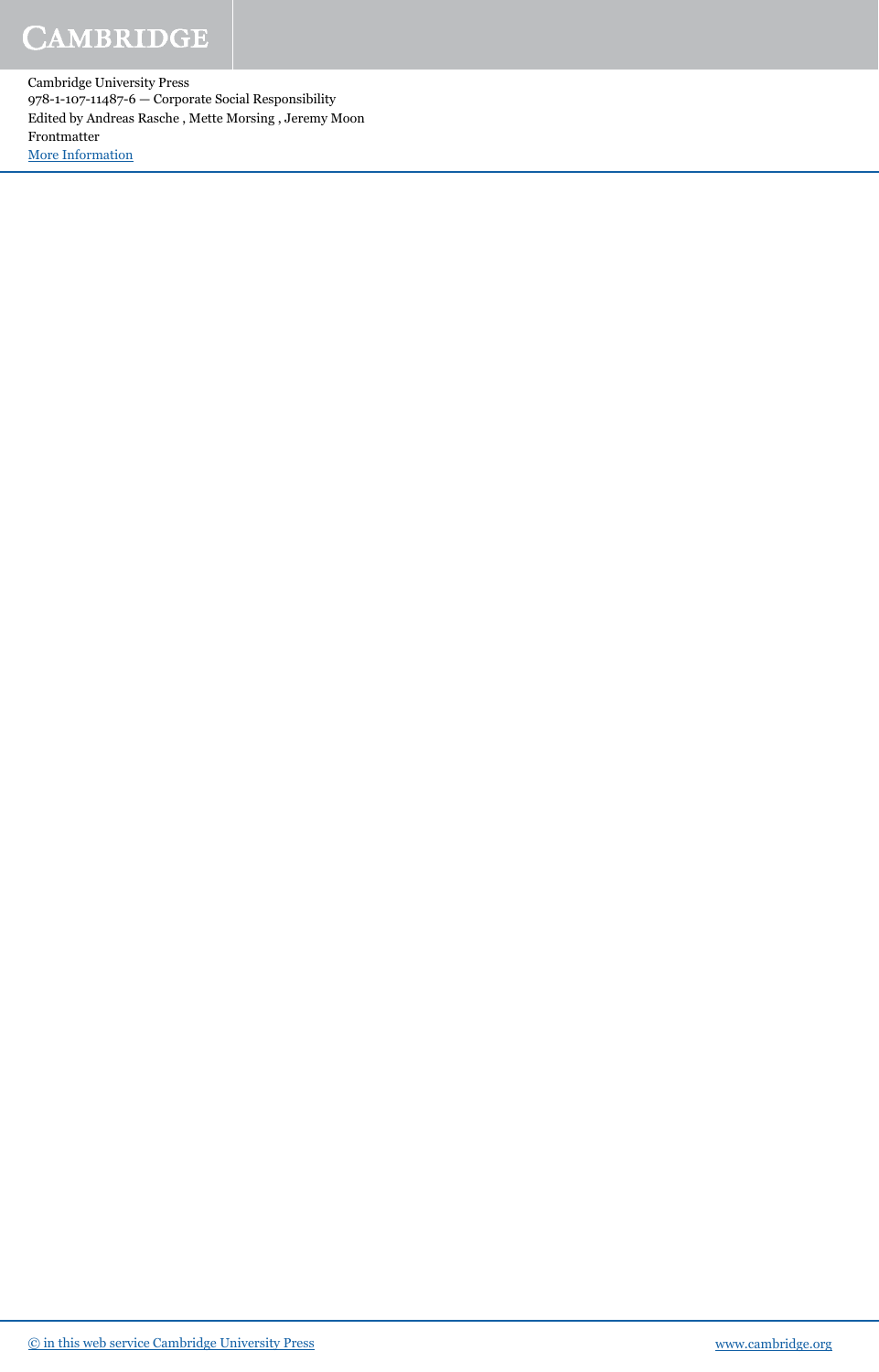### **Preface**

The significance of corporate social responsibility (CSR) for business, society and governance is now undisputed. It is even discussed at length by its traditional critics, ranging from neo-liberal economists to anti-corporate campaigners and scholars. Yet, it is also a contested concept, not only by its critics, but also by those who claim to work for it. Our aim is to clarify understanding of CSR and the nature of and reasons for the contestation.

This textbook joins a growing number of texts and other resources on CSR. It is designed for advanced undergraduate and postgraduate students, although no prerequisite knowledge is assumed. But, what you are holding in your hands (or viewing on your hard-drive) differs in many ways from other textbooks on CSR and such related concepts as business and society and corporate sustainability. This is for five main reasons: its conceptual ambition; its focus on issues; its critical awareness; its integration of expertise; and its attention to how you learn from it, or pedagogy.

First, this book is unique in bringing together *three indispensable conceptual perspectives on CSR*: strategy, governance (including regulation) and communication. Like most other CSR textbooks, we address strategic approaches to CSR in our book (Part I). However, we bring new perspectives on these, including critical and developing country viewpoints. We also examine the role of governance in CSR because so much of CSR now pertains to socio-economic governance and the political nature of corporations' responsibilities. This book helps students to explore how CSR itself is regulated (Part II), and the role that corporations play in new governance arrangements (e.g. multi-stakeholder initiatives (MSIs) or public–private partnerships – Part IV). As much of CSR is about communicating firms' social and environmental responsibilities, we invite students to think about how communication is formative of CSR actions (Part III). We explore the significance of CSR communication in different contexts, such as crises, transparency and reputation management.

Second, while other CSR texts are structured around stakeholders or management issues, they often give rather selective attention to the *issues that CSR practitioners are concerned with*. We have provided chapters that allow students to gain knowledge about four core CSR issue areas: human rights, labour rights, environmental issues and corruption. The chapters offer an accessible and clear introduction to these issues and show students why these areas matter, what firms can do to improve their social performance, and what voluntary (and legal) frameworks have influenced firms' practices over time.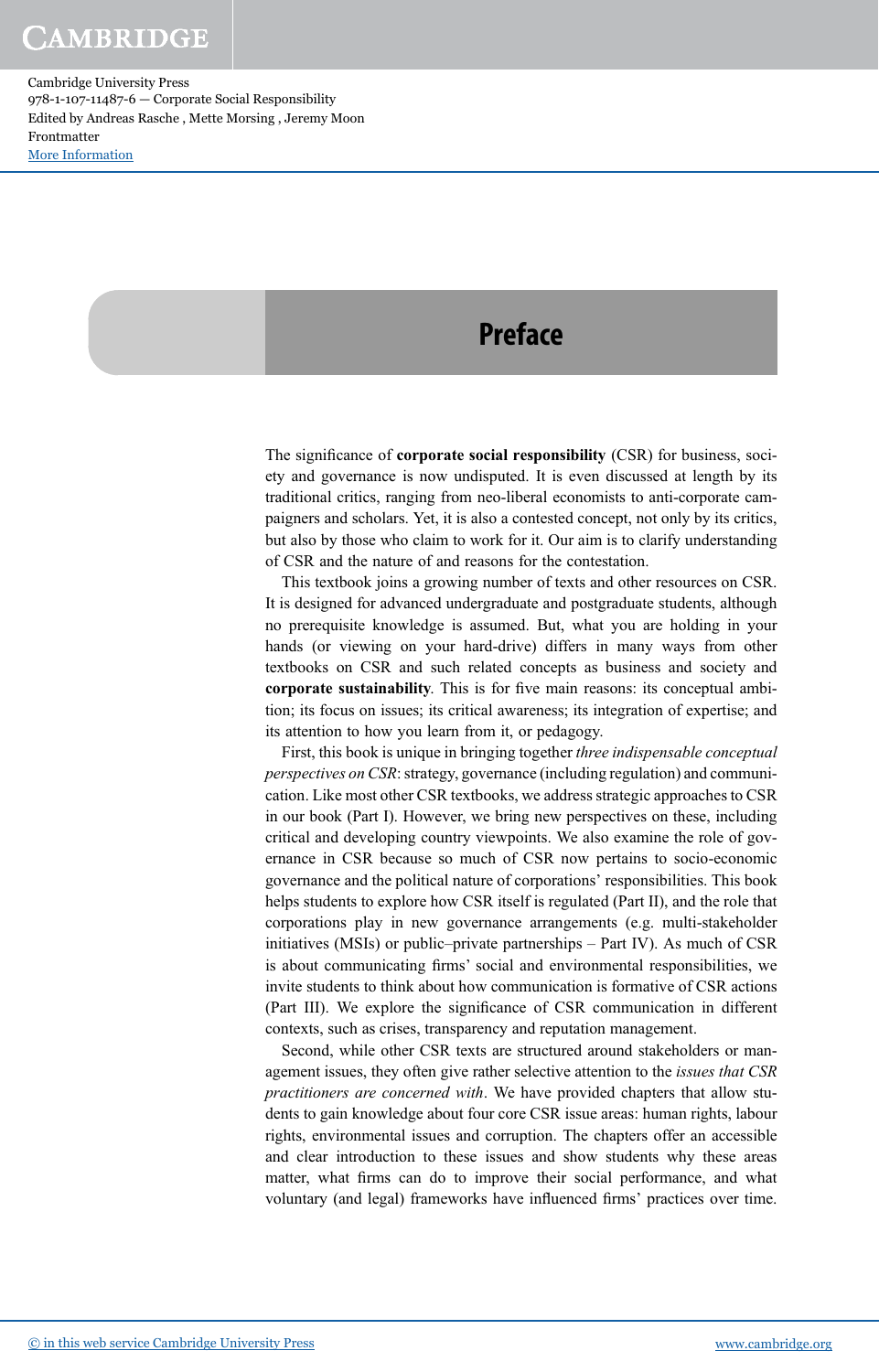Cambridge University Press 978-1-107-11487-6 — Corporate Social Responsibility Edited by Andreas Rasche , Mette Morsing , Jeremy Moon Frontmatter [More Information](www.cambridge.org/9781107114876)

xx Preface

This will help students to understand what exactly is at stake when we talk about firms having responsibilities towards society.

Third, other CSR textbooks tend to take a relatively uncritical stance on CSR, offer a standalone critical chapter or are single-mindedly critical. We asked authors throughout the book to engage in *critical re*fl*ection* – i.e., to reflect on the concepts, theories and frameworks used in their chapter in a way that explores their limits and hence challenges students to 'think ahead'. All three of us share a deep desire to have challenging conversations in the classroom, and this book is designed to help instructors create such conversations by making readers aware of critical as well as positive insights into CSR.

Fourth, while most textbooks are authored, we offer an edited guide to CSR. Given the multifaceted and dynamic nature of CSR, we have brought together *leading experts to write chapters* on the topics of their established scholarly reputations. So while the structure, character and themes of the text reflect our own editorial thinking, the individual chapters reflect knowledge and insights of subject specialists in our international networks. We have taken a lot of care to avoid redundancies across chapters and also to make chapters comparable in terms of style, pedagogical features and length.

Finally, this book offers more than the text. It presents eighteen chapters which both link to one another and can be used in a standalone fashion. These scholarly contributions are *supplemented by a variety of other resources*, including: reflection pieces by well-known practitioners on the four major themes; case studies at the end of each chapter to enable students to critically reflect on CSR opportunities, challenges and dilemmas; and access to the slides that have been prepared in collaboration with the chapter authors.

Many people have contributed to make this book a success. We would particularly like to thank Luisa Murphy and Helene Morissette at Copenhagen Business School who assisted us in coordinating with authors and preparing the final manuscript. Paula Parish and Rosemary Crawley supported this project at Cambridge University Press and gave many helpful comments while finalising the book. We want to thank the VILLUM Foundation, the Governing Responsible Business (GRB) research environment at CBS, and the CBS Sustainability Platform for their financial support of this project. Materials for this book were also produced with funds from the Carlsberg Foundation and the International Network Programme (INP) under the Danish Social Science Council. Most of all we need to thank all those who contributed to the book. We appreciate their patience and openness to adapt their texts during the editing phase, so that we all can enjoy a book that is filled with exciting content!

Much like the man on this book cover, who overlooks a city with its busy social and economic life, studying CSR is about standing back for a moment and reflecting on the purpose of business. We hope that this book serves this purpose.

> Andreas Rasche Mette Morsing Jeremy Moon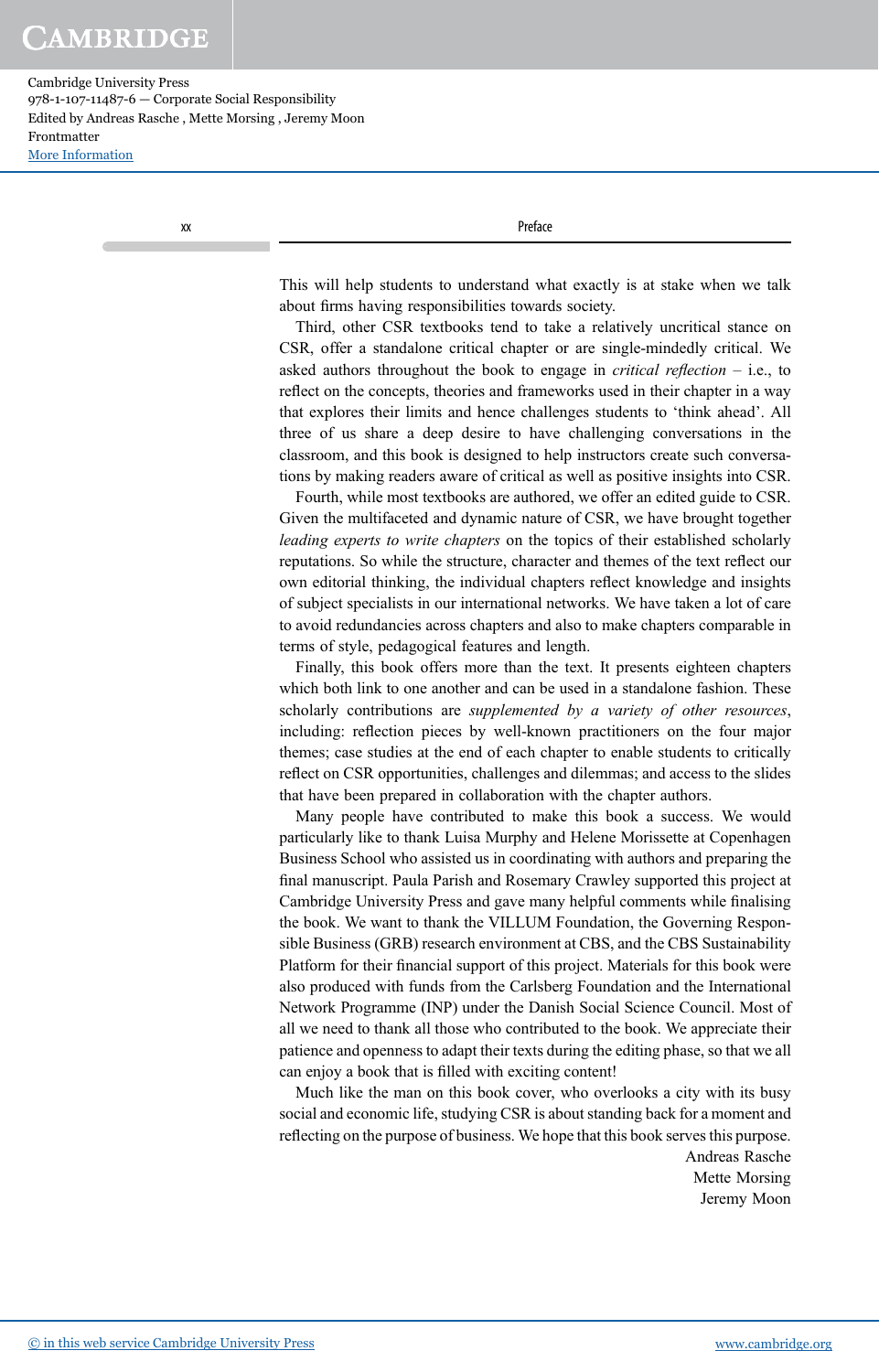# List of Abbreviations

| AA1000                  | <b>AccountAbility Standards Series</b>                      |
|-------------------------|-------------------------------------------------------------|
| ACC                     | Aquaculture Certification Council                           |
| ACTA                    | Alien Tort Claims Act                                       |
| API                     | American Petroleum Institute                                |
| ASC                     | Aquaculture Stewardship Council                             |
| B2B                     | <b>Business to Business</b>                                 |
| BCI                     | <b>Better Cotton Initiative</b>                             |
| <b>BHR</b>              | Business and Human Rights                                   |
| BSCI                    | Business Social Compliance Initiative                       |
| $\rm{CCC}$              | Clean Clothes Campaign                                      |
| CCWG                    | Clean Cargo Working Group                                   |
| CDM                     | Clean Development Mechanism                                 |
| $\mathop{\mathrm{CDP}}$ | Carbon Disclosure Project                                   |
| CEO                     | Chief Executive Officer                                     |
| CFP                     | Corporate Financial Performance                             |
| CER                     | Corporate Environment Responsibility                        |
| <b>CITES</b>            | The Convention on International Trade in Endangered Species |
| CO <sub>2</sub>         | Carbon Dioxide                                              |
| $_{\rm COO}$            | Chief Operating Officer                                     |
| COP                     | Communication on Progress                                   |
| <b>CPA</b>              | Corporate Political Activity                                |
| $\rm{CPG}$              | <b>Consumer-Packaged Goods Companies</b>                    |
| <b>CPI</b>              | Corruption Perception Indices                               |
| CRRep                   | Corporate Responsibility Reporting                          |
| <b>CSO</b>              | Civil Society Organisation                                  |
| <b>CSP</b>              | Corporate Social Performance                                |
| <b>CSIR</b>             | Corporate Social Irresponsibility                           |
| CSR                     | Corporate Social Responsibility                             |
| $_{\rm CSV}$            | <b>Creating Shared Value</b>                                |
| ECOSOC                  | United Nations Economic and Social Council                  |
| EEDI                    | Energy Efficiency Design Index                              |
| EGS                     | <b>Environmental Goods and Services</b>                     |
| EITI                    | Extractive Industries Transparency Initiative               |
| <b>EMAS</b>             | European Union Eco-Management and Audit Scheme              |
| EР                      | <b>Equator Principles</b>                                   |
| EPA                     | <b>Environmental Protection Agency</b>                      |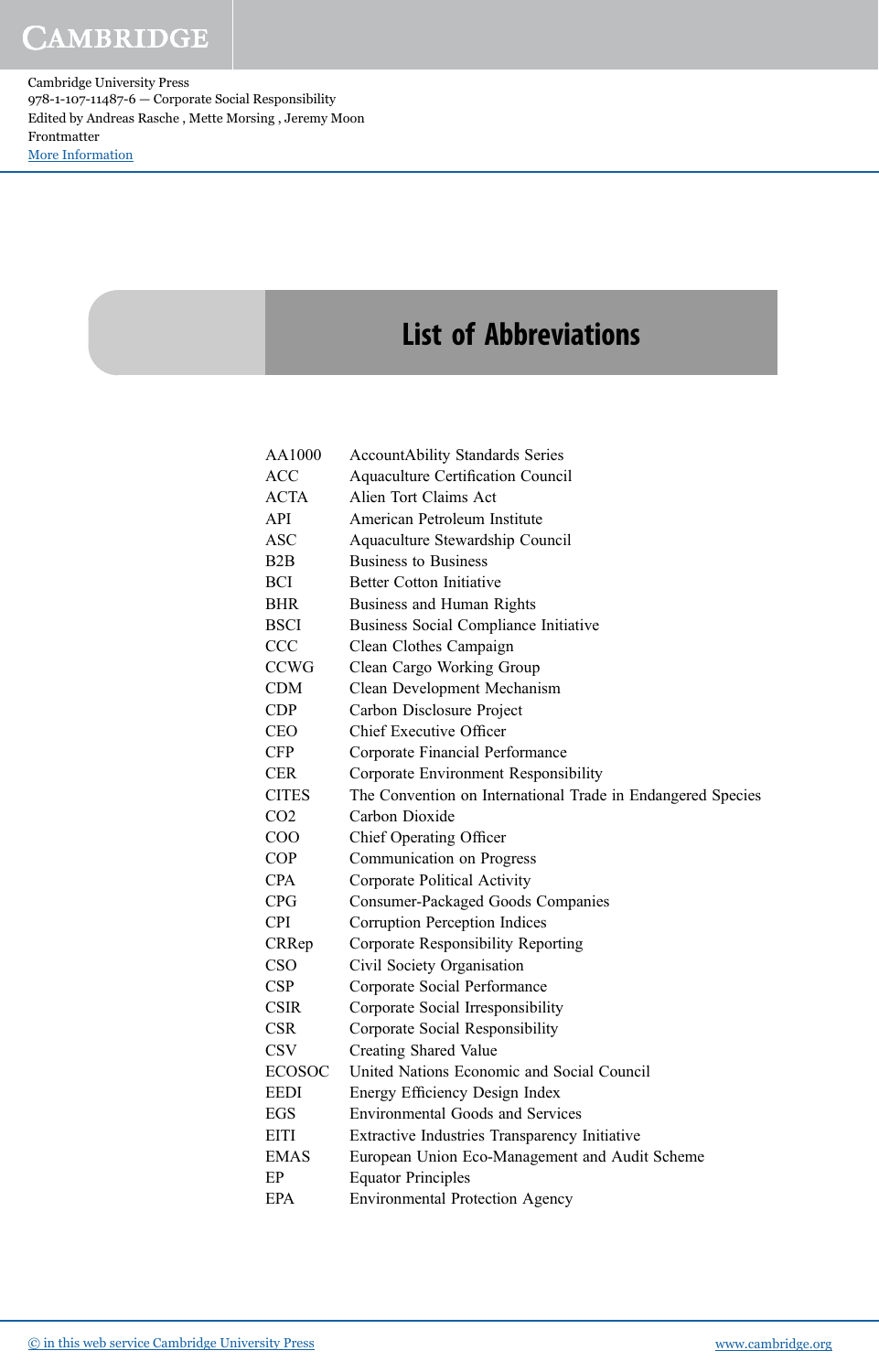| xxii |               | List of Abbreviations                                                        |  |
|------|---------------|------------------------------------------------------------------------------|--|
|      | <b>ERM</b>    | Enterprise Risk Management                                                   |  |
|      | <b>ESI</b>    | Environmental Ship Index                                                     |  |
|      | ETI           | Ethical Trading Initiative                                                   |  |
|      | EU            | European Union                                                               |  |
|      | <b>FCCC</b>   | Framework Convention on Climate Change                                       |  |
|      | <b>FCPA</b>   | US Foreign Corrupt Practices Act                                             |  |
|      | <b>FDA</b>    | Food and Drug Administration                                                 |  |
|      | <b>FDI</b>    | Foreign Direct Investment                                                    |  |
|      | <b>FLA</b>    | Fair Labor Association                                                       |  |
|      | <b>FSC</b>    | Forest Stewardship Council                                                   |  |
|      | FSG           | Foundation Strategy Group                                                    |  |
|      | <b>FWF</b>    | Fair Wear Foundation                                                         |  |
|      | <b>GDP</b>    | <b>Gross Domestic Product</b>                                                |  |
|      | <b>GHG</b>    | Greenhouse Gas                                                               |  |
|      | <b>GMO</b>    | Genetically Modified Organism                                                |  |
|      | GRI           | Global Reporting Initiative                                                  |  |
|      | <b>GVC</b>    | Global Value Chain                                                           |  |
|      | <b>HRDD</b>   | Human Rights Due Diligence                                                   |  |
|      | <b>IATI</b>   | International Aid Transparency Initiative                                    |  |
|      | ICC           | International Chamber of Commerce                                            |  |
|      | <b>ICCPR</b>  | International Covenant on Civil and Political Rights                         |  |
|      | <b>ICCT</b>   | International Council on Clean Transportation                                |  |
|      | <b>ICESCR</b> | International Covenant on Economic, Social and Cultural Rights               |  |
|      | <b>ICT</b>    | Information and Communication Technology                                     |  |
|      | <b>IIRC</b>   | International Integrated Reporting Council                                   |  |
|      | <b>ILO</b>    | International Labour Organization                                            |  |
|      | <b>ILRF</b>   | International Labour Rights Forum                                            |  |
|      | <b>IMO</b>    | United Nations' International Maritime Organization                          |  |
|      | <b>INGO</b>   | International Non-Governmental Organisation                                  |  |
|      | IPF           | <b>International Project Finance</b>                                         |  |
|      | <b>IRS</b>    | Internal Revenue Service                                                     |  |
|      | <b>IRT</b>    | Image Repair Theory                                                          |  |
|      | <b>ISAE</b>   | International Standard on Assurance Engagement                               |  |
|      | <b>ISCC</b>   | International Sustainability and Carbon Certification                        |  |
|      | <b>ISEAL</b>  | International Social and Environmental Labelling Alliance                    |  |
|      | <b>ISO</b>    | International Organization for Standardization                               |  |
|      | <b>ITTO</b>   | International Tropical Timber Organization                                   |  |
|      | <b>LEED</b>   | Leadership in Energy and Environmental Design                                |  |
|      | <b>LETS</b>   | Local Exchange Trading Systems                                               |  |
|      | <b>MACN</b>   | Maritime Anti-Corruption Network                                             |  |
|      | <b>MARPOL</b> | IMO's International Convention for the Prevention of Pollution<br>from Ships |  |
|      | <b>MEA</b>    | Multilateral Environmental Agreement                                         |  |
|      | MeTA          | Medicines Transparency Alliance                                              |  |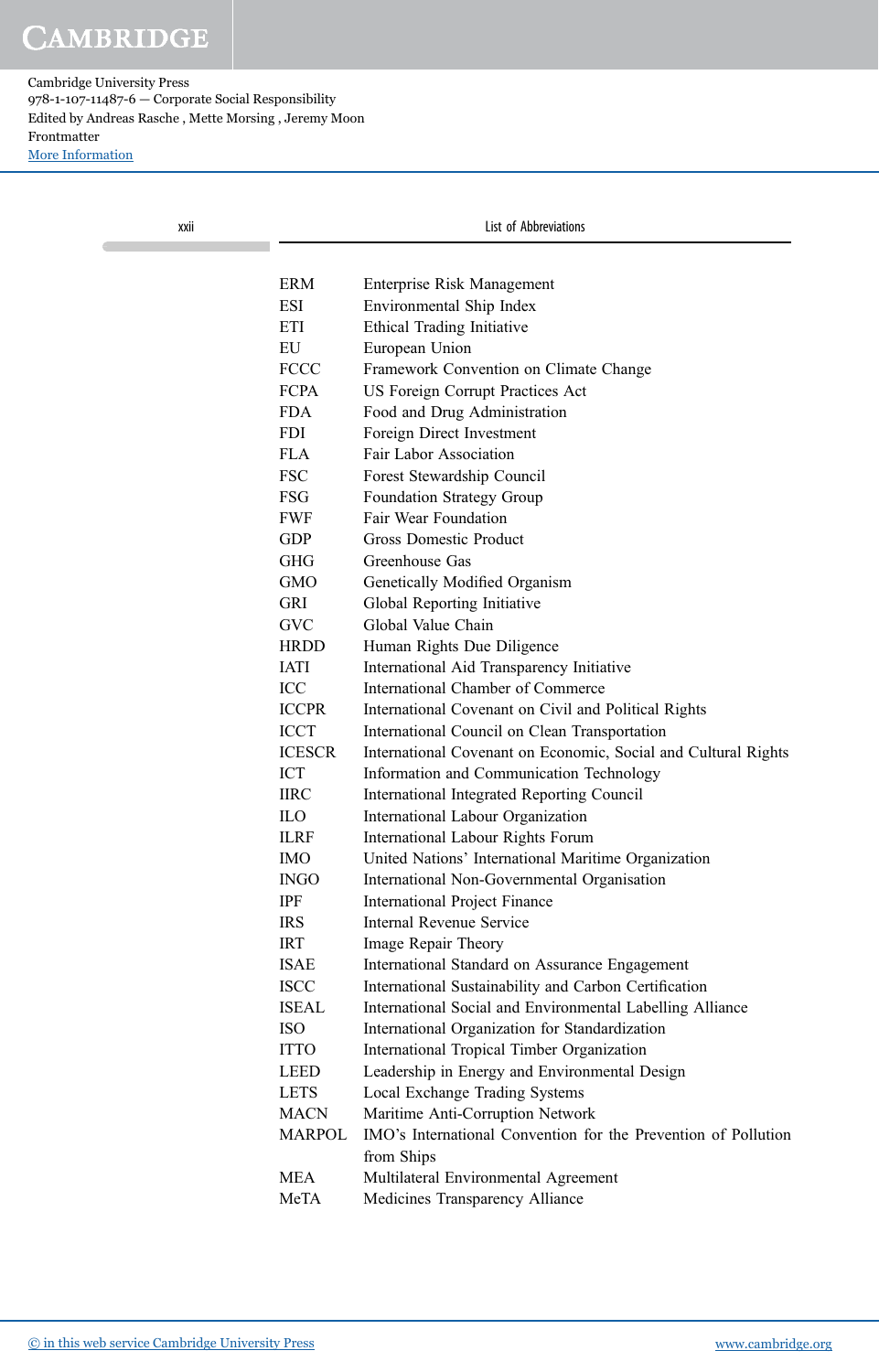| xxiii |              | List of Abbreviations                                         |  |  |
|-------|--------------|---------------------------------------------------------------|--|--|
|       | <b>MNC</b>   | Multinational Corporation/Companies                           |  |  |
|       | <b>MNE</b>   | <b>Multinational Enterprises</b>                              |  |  |
|       | <b>MRV</b>   | A mandatory scheme for Monitoring, Reporting and Verification |  |  |
|       | <b>MSC</b>   | Marine Stewardship Council                                    |  |  |
|       | <b>MSI</b>   | Multi-Stakeholder Initiative                                  |  |  |
|       | <b>NAFTA</b> | North American Free Trade Agreement                           |  |  |
|       | <b>NCP</b>   | National Contact Point                                        |  |  |
|       | NGO          | Non-governmental Organisation                                 |  |  |
|       | <b>NHRI</b>  | National Human Rights Institutions                            |  |  |
|       | NOx          | Nitrogen oxides                                               |  |  |
|       | <b>NPO</b>   | Non-profit Organisation                                       |  |  |
|       | <b>OECD</b>  | Organisation for Economic Cooperation and Development         |  |  |
|       | <b>OSH</b>   | Occupational Safety and Health                                |  |  |
|       | <b>PACI</b>  | Partnering Against Corruption Initiative                      |  |  |
|       | <b>PEFC</b>  | Programme for the Endorsement of Forest Certification         |  |  |
|       | <b>PPP</b>   | Public Private Partnership                                    |  |  |
|       | <b>PRME</b>  | Principles of Sustainable Management Education                |  |  |
|       | <b>PWYP</b>  | Publish What You Pay                                          |  |  |
|       | <b>RED</b>   | Renewable Energy Directive                                    |  |  |
|       | <b>RSB</b>   | Roundtable for Sustainable Biomaterials                       |  |  |
|       | <b>RSPO</b>  | Roundtable on Sustainable Palm Oil                            |  |  |
|       | <b>RTRS</b>  | Roundtable on Responsible Soy                                 |  |  |
|       | SA 8000      | Social Accountability 8000                                    |  |  |
|       | <b>SBR</b>   | Sustainable Beef Roundtable                                   |  |  |
|       | <b>SCCT</b>  | Situational Crisis Communication Theory                       |  |  |
|       | <b>SDG</b>   | Sustainable Development Goals                                 |  |  |
|       | <b>SEC</b>   | Securities and Exchange Commission                            |  |  |
|       | <b>SEEMP</b> | Ship Energy Efficiency Management Plan                        |  |  |
|       | <b>SME</b>   | Small and Medium-Sized Enterprise                             |  |  |
|       | <b>SOE</b>   | <b>State-Owned Enterprise</b>                                 |  |  |
|       | SRI          | Socially Responsible Investment                               |  |  |
|       | <b>SRSG</b>  | Special Representative of the Secretary-General               |  |  |
|       | <b>SSE</b>   | Sustainable Stock Exchanges                                   |  |  |
|       | SSI          | Sustainable Shipping Initiative                               |  |  |
|       | <b>TEG</b>   | <b>Transnational Environmental Governance</b>                 |  |  |
|       | TI           | Transparency International                                    |  |  |
|       | <b>TNC</b>   | <b>Transnational Corporations</b>                             |  |  |
|       | <b>UDHR</b>  | Universal Declaration of Human Rights                         |  |  |
|       | UN           | <b>United Nations</b>                                         |  |  |
|       | <b>UNCAC</b> | United Nations Convention against Corruption                  |  |  |
|       | <b>UNCED</b> | United Nations Conference on Environment and Development      |  |  |
|       | <b>UNCTC</b> | United Nations Centre on Transnational Corporations           |  |  |
|       | <b>UNDP</b>  | United Nations Development Programme                          |  |  |
|       | <b>UNEP</b>  | United Nations Environment Programme                          |  |  |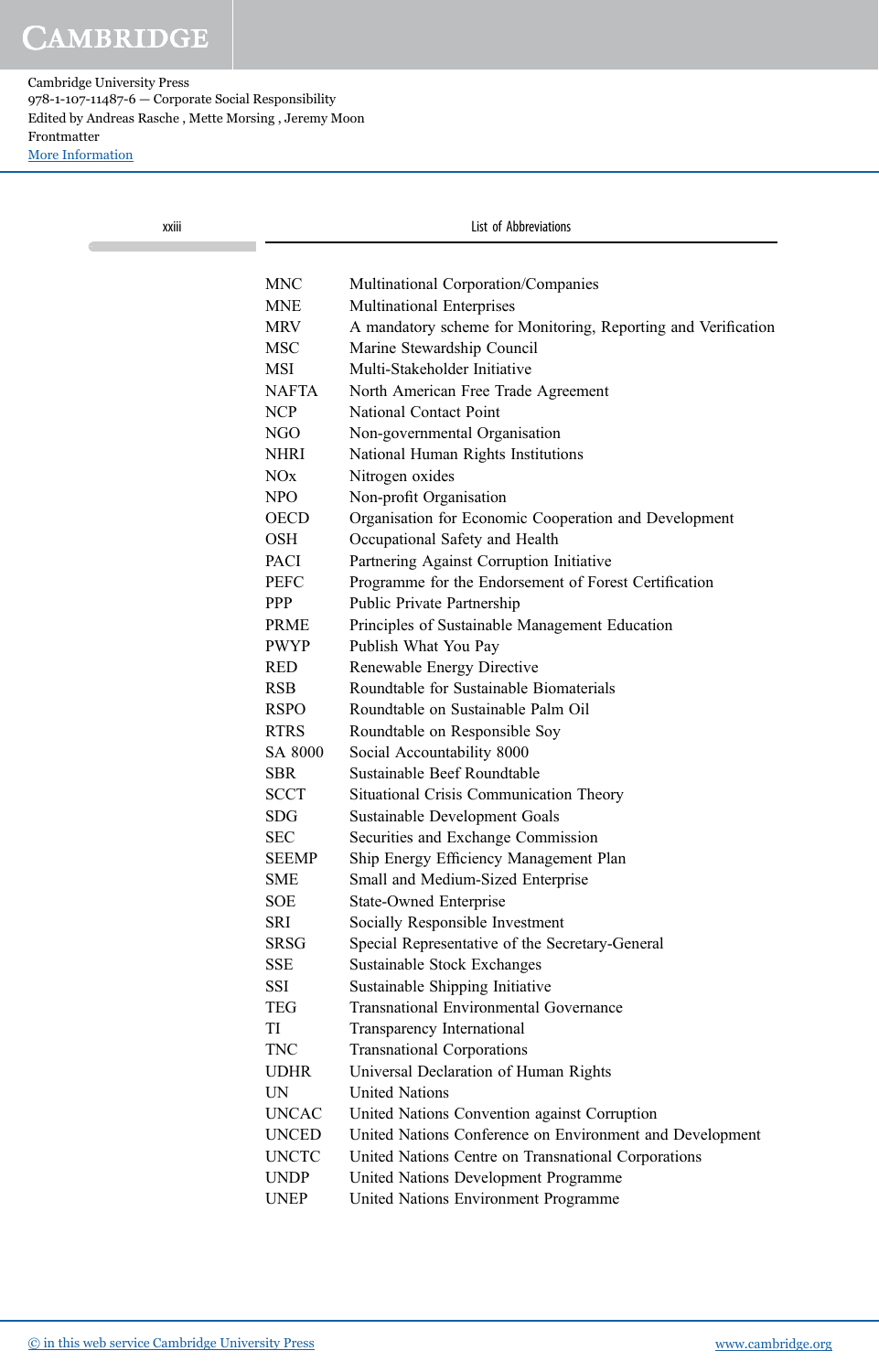| xxiv |               | List of Abbreviations                           |  |  |
|------|---------------|-------------------------------------------------|--|--|
|      |               |                                                 |  |  |
|      | <b>UNFCCC</b> | UN Framework Convention on Climate Change       |  |  |
|      | <b>UNGC</b>   | United Nations Global Compact                   |  |  |
|      | <b>UNGP</b>   | United Nations Guiding Principles               |  |  |
|      | <b>UNODC</b>  | United Nations Office for Drugs and Crime       |  |  |
|      | VP.           | Vice-President                                  |  |  |
|      | <b>WCED</b>   | World Commission on Environment and Development |  |  |
|      | <b>WEF</b>    | World Economic Forum                            |  |  |
|      | <b>WPCI</b>   | World Ports Climate Initiative                  |  |  |
|      | <b>WTO</b>    | World Trade Organization                        |  |  |
|      | WWF           | World Wide Fund for Nature                      |  |  |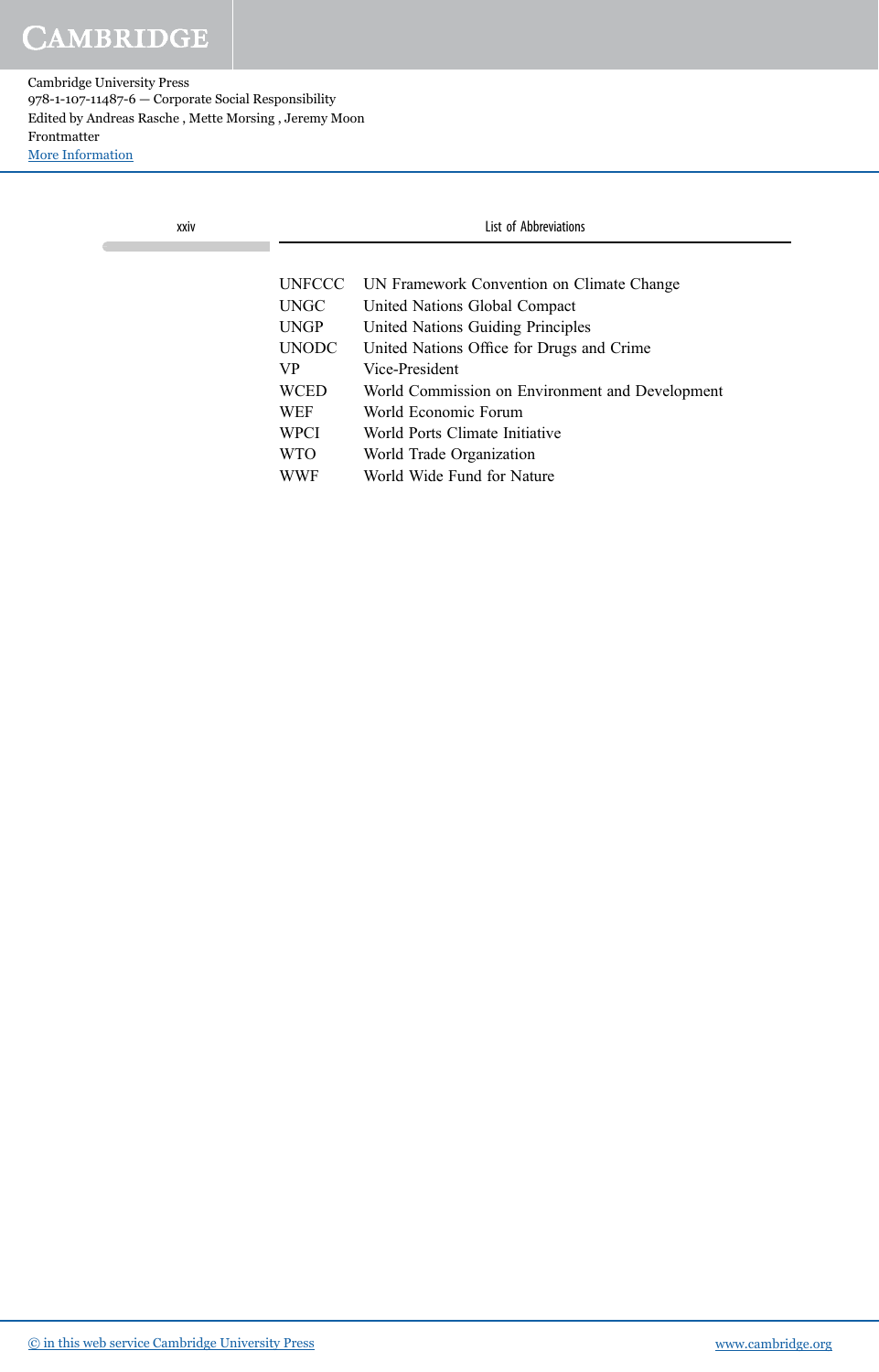Cambridge University Press 978-1-107-11487-6 — Corporate Social Responsibility Edited by Andreas Rasche , Mette Morsing , Jeremy Moon Frontmatter [More Information](www.cambridge.org/9781107114876)

## List of Case Studies

- **Chapter 1** Volkswagen: engineering the truth
- Chapter 2 Marks and Spencer's CSR: from community to global responsibility
- Chapter 3 Maersk Group and shared value
- Chapter 4 Terracycle
- Chapter 5 Monsanto
- **Chapter 6** Google Glass  $-$  the future of political transparency?
- Chapter 7 The UN Global Compact: bluewashing corporate practices?
- Chapter 8 The Global Reporting Initiative
- Chapter 9 Clean Clothes Campaign
- Chapter 10 Tax transparency in the extractive sector
- Chapter 11 Nestlé Meets Greenpeace in social media campaign
- Chapter 12 Honey Maid and same-sex marriage
- Chapter 13 Beyond control? Managing reputation after the BP Deepwater Horizon oil spill
- Chapter 14 The 'Equator Principles' standard
- Chapter 15 Lundbeck's Pentobarbital human rights dilemma
- Chapter 16 Siemens AG
- Chapter 17 Sustainable shipping
- **Chapter 18** Labour rights in the garment supply chain  $-$  the Rana Plaza factory collapse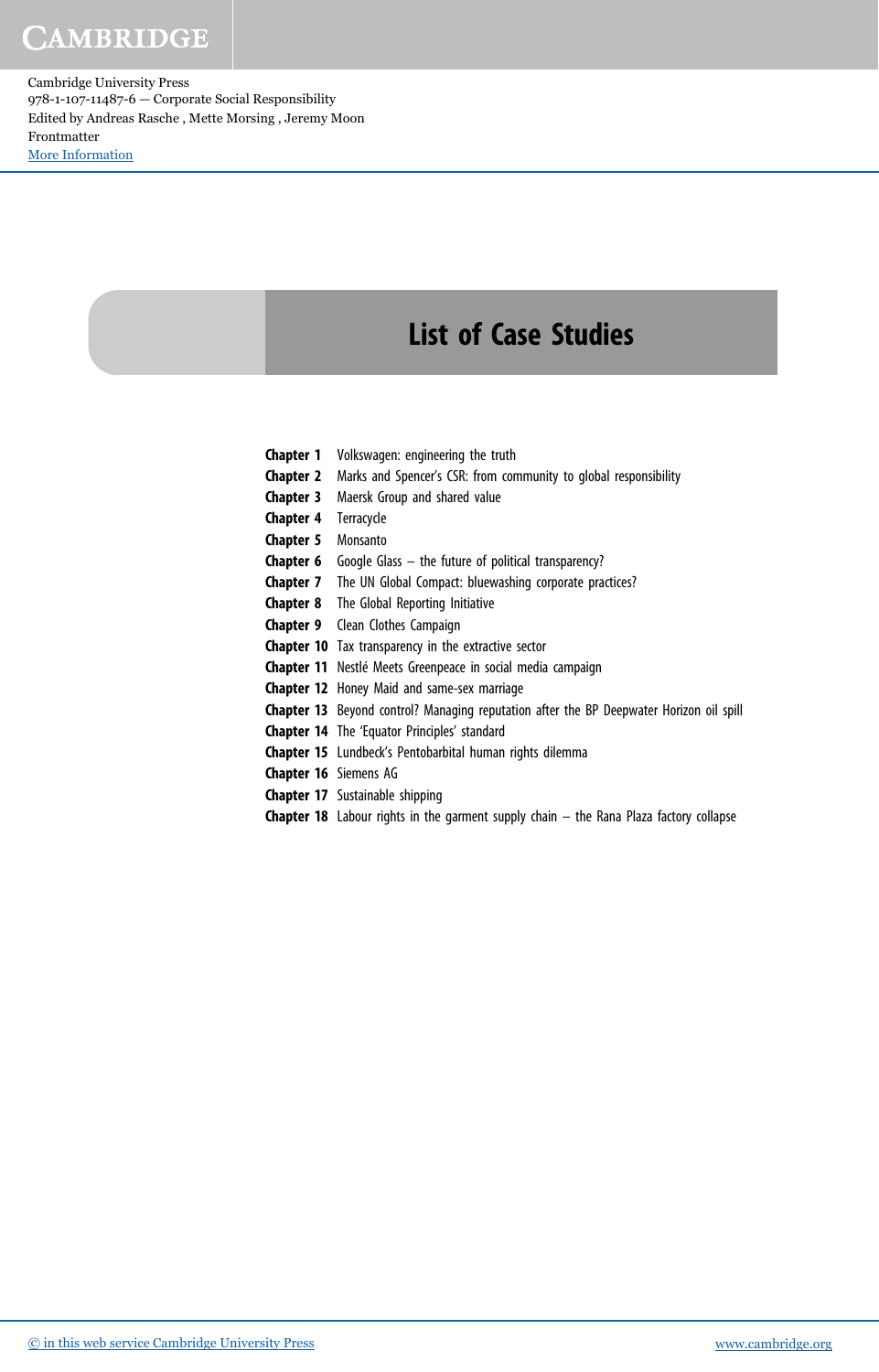### Prologue

#### JAMES P. WALSH

Andreas Rasche, Mette Morsing and Jeremy Moon have edited and authored a very important book here. CSR, as they define it, may be the most important issue we as a people confront in the decades ahead. We face it with a mix of appreciation and apprehension. While we have debated the proper place of the firm in society since the dawn of commerce (Avi-Yonah, 2005), the power and reach of the modern firm raises the stakes in this debate. Now living in what Perrow (1991) calls 'a society of organizations,' we live in a world where commerce is global and corporate control is local. Spanning nation states, transnational firms can operate in most all of them and at the same time, be bound by none of them. While firms can affect life on the entire planet, there is nothing resembling a planetary governance system to control them. And so, the way we conceive and control business enterprises' responsibility to humanity carries with it enormous consequences. Business leaders and citizens of the world alike must understand these issues. Our challenge is to find a way to embrace the prosperity that private enterprise generates, while at the same time guarding against its excesses or worse. We learn here that no less than our human rights and the sustainability of the planet hang in the balance.

Open this book to learn why business plays such a central role in our lives these days. With both a historical appreciation for 'Business and Society' scholarship and and evaluation of the changing nature of business activity through the years, we learn what society now wants from business (in the areas of human rights, labour rights and environmental sustainability). We also learn what we do not want from business (corruption). We then learn about the nature of accountability, from both the firm and society's point of view. Communication and transparency are crucial: control is a knotty issue. Readers will come away with a considered understanding of the range of control mechanisms now available. They range from business self-regulation to government regulation, with non-governmental organisations (NGOs) and

We decided to invite Jim Walsh for the opening reflections on the importance of understanding CSR for students in view of his passion for making students aware of how they may influence the world as future leaders. Since 1991 Jim Walsh has been Professor at the Stephen Ross School of Business at University of Michigan, and he has influentially set CSR on the agenda in the world's leading scholarly network, Academy of Management, where he served as President (2011). Today he serves on the Editorial Boards of some of the world's leading management journals.